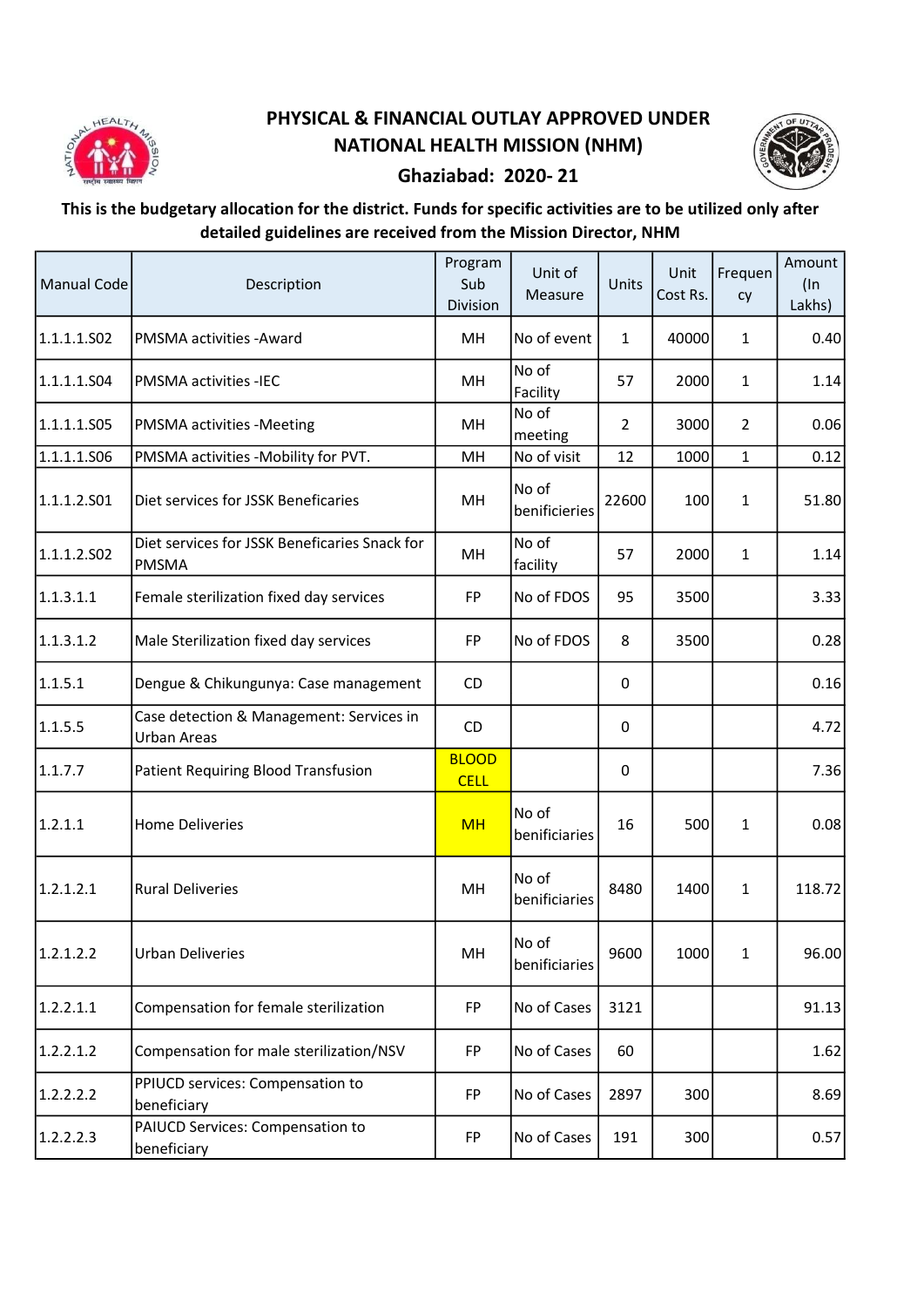| <b>Manual Code</b> | Description                                                                                 | Program<br>Sub<br>Division | Unit of<br>Measure     | Units          | Unit<br>Cost Rs. | Frequen<br>cy | Amount<br>$($ In<br>Lakhs) |
|--------------------|---------------------------------------------------------------------------------------------|----------------------------|------------------------|----------------|------------------|---------------|----------------------------|
| 1.2.3.2            | TB Patient Nutritional Support under<br>Nikshay Poshan Yojana                               | CD                         |                        | 0              |                  |               | 192.48                     |
| 1.3.1.1            | SNCU                                                                                        | <b>CH</b>                  | No of<br>Facility      | 1              |                  |               | 11.00                      |
| 1.3.1.2            | <b>NBSU</b>                                                                                 | <b>CH</b>                  | No of<br>Facility      | $\overline{2}$ | 5000             | 12            | 1.20                       |
| 1.3.1.4            | <b>NRCs</b>                                                                                 | <b>CH</b>                  | No of<br>Facility      | 1              |                  |               | 7.80                       |
| 1.3.1.6            | AH/RKSK Clinics                                                                             | <b>RKSK</b>                |                        | $\overline{2}$ |                  |               | 0.32                       |
| 1.3.1.7.501        | <b>Operational Cost for DEIC Center</b>                                                     | <b>RBSK</b>                |                        | $\pmb{0}$      |                  |               | 5.72                       |
| 1.3.1.7.502        | Phone and Internet Charges for DEIC<br>Manager                                              | <b>RBSK</b>                | no of DEIC<br>managers | 0              | 2000             | 1             | 0.02                       |
| 1.3.1.8            | District NCD Clinic                                                                         |                            |                        | $\pmb{0}$      |                  |               | 1.00                       |
| 1.3.1.9            | CHC NCD Clinic: Mobility, Miscellaneous &<br>Contingencies                                  | <b>NCD</b>                 |                        | 0              |                  |               | 5.00                       |
| 1.3.2.4            | Consumables for computer including<br>provision for internet access for<br>strengthening RI | R <sub>l</sub>             | No.                    | 0              | 1000             | 12            | 0.12                       |
| 1.3.2.6.S01        | <b>IMEP Services- BMW- DH</b>                                                               | <b>IMEP</b>                |                        | 334            |                  |               | 25.60                      |
| 1.3.2.6.S02        | IMEP Services- BMW- CHC/BPHC                                                                | <b>IMEP</b>                |                        | 124            |                  |               | 9.50                       |
| 1.3.2.6.503        | IMEP Services- BMW Block Level UPHC &<br>District Level UPHC                                | <b>IMEP</b>                |                        | 100            |                  |               | 7.67                       |
| 1.3.2.6.504        | IMEP Services - BMW-MCH Wing                                                                | <b>IMEP</b>                |                        | 100            |                  |               | 7.67                       |
| 1.3.2.6.S05        | <b>IMEP Services- BMW-TRAUMA CENTERS</b>                                                    | <b>IMEP</b>                |                        | 10             |                  |               | 0.77                       |
| 1.3.2.6.506        | IMEP Services- Machnized Cleaning - DH                                                      | <b>IMEP</b>                |                        | 0              |                  |               | 107.87                     |
| 1.3.2.6.507        | IMEP Services- Machnized Cleaning - MCH<br>Wing (100 Bed)                                   | <b>IMEP</b>                |                        | 1              |                  |               | 35.53                      |
| 1.3.2.6.508        | IMEP Services- Mannual Laundry-DH & MCH<br>Wing (100 Bed)                                   | <b>IMEP</b>                |                        | $\mathbf 0$    |                  |               | 16.08                      |
| 1.3.2.6.509        | IMEP Services- Mechanized Laundry- 50<br>District Level Hospital                            | <b>IMEP</b>                |                        | 1              |                  |               | 25.30                      |
| 1.3.2.6.S10        | IMEP Services- Cleaning - CHC/BPHC                                                          | <b>IMEP</b>                |                        | 124            |                  |               | 8.16                       |
| 1.3.2.6.512        | <b>IMEP Services-Cleaning -TRAUMA CENTERS</b>                                               | <b>IMEP</b>                |                        | 10             |                  |               | 0.66                       |
| 1.3.2.6.513        | <b>IMEP Services-Cleaniness - Sub Centers</b>                                               | <b>IMEP</b>                |                        | 144            |                  |               | 8.64                       |
| 1.3.2.6.S15        | POL for generator-DH                                                                        | <b>IMEP</b>                |                        | 0              |                  |               | 9.45                       |
| 1.3.2.6.516        | POL for generator - CHC and BPHC                                                            | <b>IMEP</b>                |                        | $\pmb{0}$      |                  |               | 6.30                       |
| 2.2.1              | POL for Family Planning/Others                                                              | <b>FP</b>                  | No of FDOS             | 62             | 1000             |               | 0.62                       |
| 2.2.2              | Mobility & Communication support for AH<br>counsellors & RKSK Coordinators                  | <b>RKSK</b>                | No of<br>Councelor     | $\overline{2}$ | 1200             | 12            | 0.29                       |
| 2.2.3              | Mobility support for RBSK Mobile health<br>team                                             | <b>RBSK</b>                | No of<br>vehicles      | 8              | 33000            | 12            | 31.68                      |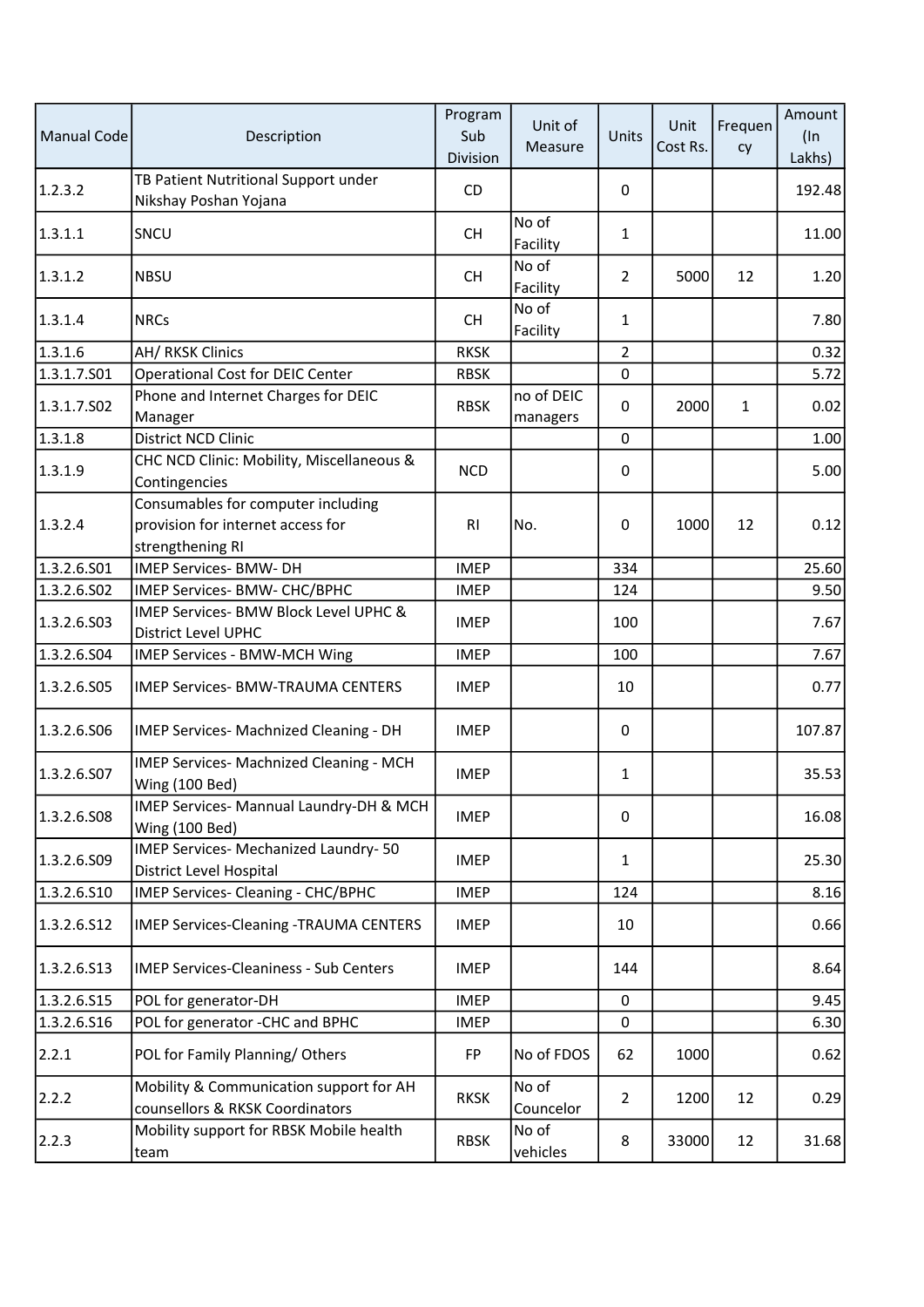| Manual Code   | Description                                                                                                                                                                                      | Program<br>Sub<br>Division | Unit of<br>Measure                      | Units       | Unit<br>Cost Rs. | Frequen<br>cy | Amount<br>$($ In<br>Lakhs) |
|---------------|--------------------------------------------------------------------------------------------------------------------------------------------------------------------------------------------------|----------------------------|-----------------------------------------|-------------|------------------|---------------|----------------------------|
| 2.2.4         | Support for RBSK: CUG connection per team<br>and rental                                                                                                                                          | <b>RBSK</b>                | No of teams                             | 8           | 200              | 12            | 0.19                       |
| 2.2.8         | Pulse Polio operating costs                                                                                                                                                                      | R <sub>1</sub>             |                                         | 0           |                  |               | 0.89                       |
| 2.3.1.1.2     | Monthly Village Health and Nutrition Days                                                                                                                                                        | R <sub>1</sub>             | no of<br>sessions                       | 6264        | 100              | 1             | 6.26                       |
| 2.3.1.10      | Mobility support for mobile health team/<br>TA/DA to vaccinators                                                                                                                                 | R <sub>1</sub>             | No of<br>mobile<br>immunizati<br>on Van | $\mathbf 0$ | 33000            |               | 7.92                       |
| 2.3.2.3       | DMHP: Targeted interventions at<br>community level Activities & interventions<br>targeted at schools, colleges, workplaces,<br>out of school adolescents, urban slums and<br>suicide prevention. | <b>NCD</b>                 |                                         | 0           |                  |               | 6.00                       |
| 2.3.2.5       | Tobacco Cessation Centre (TCC): Weekly<br>FGD with the tobacco users                                                                                                                             | <b>NCD</b>                 |                                         | 0           |                  |               | 0.52                       |
| 2.3.3.2       | Screening and free spectacles to school<br>children                                                                                                                                              | <b>NCD</b>                 |                                         | 0           |                  |               | 6.07                       |
| 2.3.3.3       | Screening and free spectacles for near work<br>to Old Person                                                                                                                                     | <b>NCD</b>                 |                                         | $\mathbf 0$ |                  |               | 6.07                       |
| 2.3.3.4.1     | Coverage of Public School                                                                                                                                                                        | <b>NCD</b>                 |                                         | $\mathbf 0$ |                  |               | 0.67                       |
| 2.3.3.4.2     | Coverage of Pvt. School                                                                                                                                                                          | <b>NCD</b>                 |                                         | $\mathbf 0$ |                  |               | 2.00                       |
| 2.3.3.4.3     | Coverage of Public School in other's school<br>programme                                                                                                                                         | <b>NCD</b>                 |                                         | 0           |                  |               | 1.33                       |
| 2.3.3.4.4     | Coverage of Pvt. School in other's school<br>programme                                                                                                                                           | <b>NCD</b>                 |                                         | 0           |                  |               | 1.00                       |
| 2.3.3.4.5     | Sensitization campaign for college students                                                                                                                                                      | <b>NCD</b>                 |                                         | 0           |                  |               | 2.00                       |
| 3.1.1.1.1     | JSY Incentive to ASHA                                                                                                                                                                            | <b>MH</b>                  | No of ASHA                              | 7200        | 600              | $\mathbf{1}$  | 43.20                      |
| 3.1.1.1.2     | ASHA incentive under MAA programme @<br>Rs 100 per ASHA for quarterly mother's<br>meeting                                                                                                        | <b>CH</b>                  | No of<br>meetings                       | 726         | 100              |               | 1.45                       |
| 3.1.1.1.3.501 | Incentive for Home Based Newborn Care<br>programme Rural                                                                                                                                         | <b>CH</b>                  | No of<br>newborn                        | 13128       | 250              | $\mathbf{1}$  | 32.82                      |
| 3.1.1.1.5     | Incentive for referral of SAM cases to NRC<br>and for follow up of discharge SAM children<br>from NRCs                                                                                           | <b>CH</b>                  | No of Child                             | 860         | 150              | $\mathbf{1}$  | 0.26                       |
| 3.1.1.1.6     | Incentive for National Deworming Day for<br>mobilising out of school children                                                                                                                    | <b>RKSK</b>                | No of ASHA                              | 2014        | 100              | $\mathbf{1}$  | 2.01                       |
| 3.1.1.1.7     | Incentive for IDCF for prophylactic<br>distribution of ORS to family with under-five<br>children.                                                                                                | <b>CH</b>                  | No of ASHA                              | 726         | 100              | $\mathbf{1}$  | 0.73                       |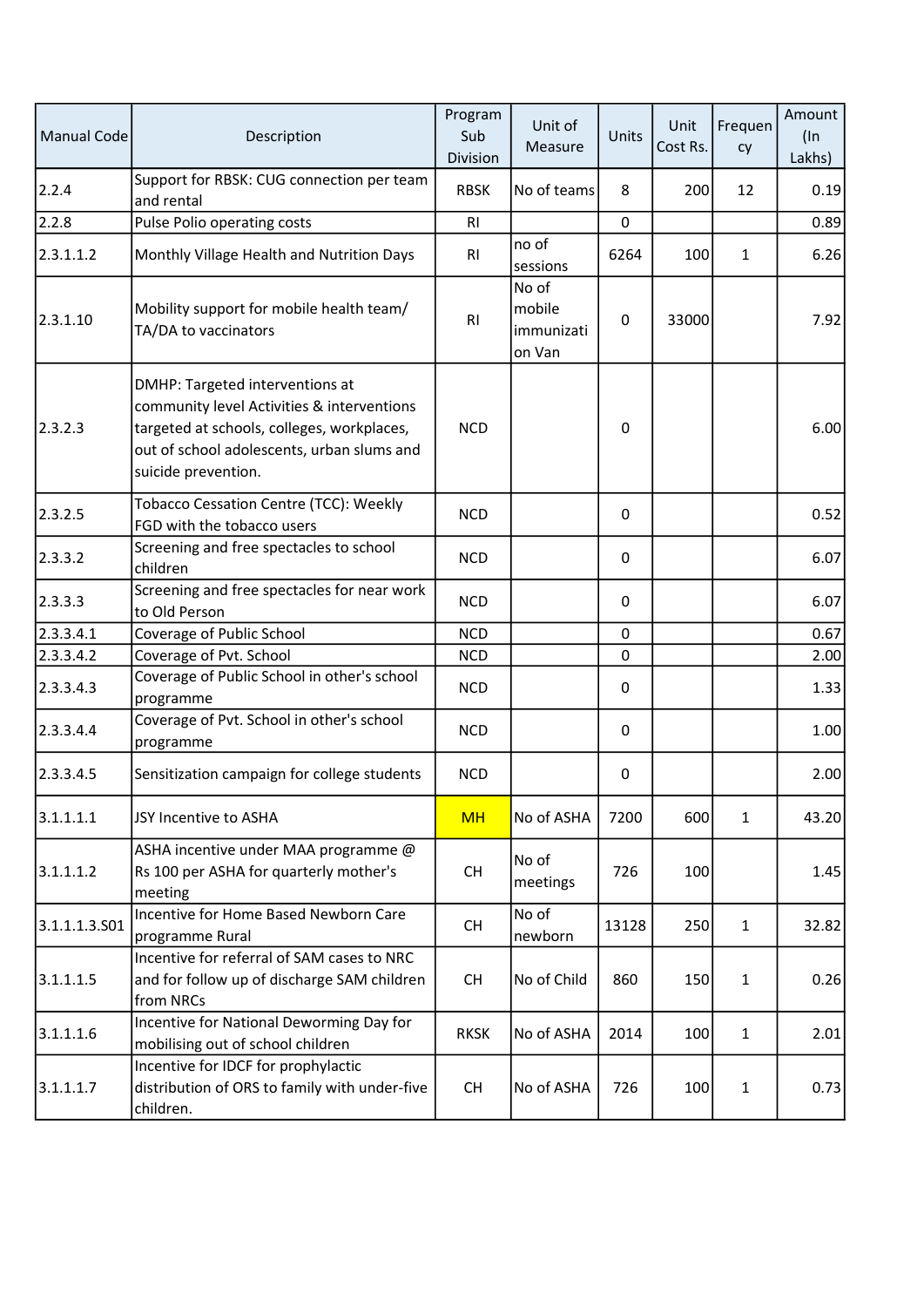| <b>Manual Code</b> | Description                                                                                                       | Program<br>Sub<br>Division | Unit of<br>Measure        | <b>Units</b> | Unit<br>Cost Rs. | Frequen<br>cy | Amount<br>$($ ln<br>Lakhs) |
|--------------------|-------------------------------------------------------------------------------------------------------------------|----------------------------|---------------------------|--------------|------------------|---------------|----------------------------|
| 3.1.1.1.9          | National Iron Plus Incentive for mobilizing<br>children and/or ensuring compliance and<br>reporting (6-59 months) | <b>CH</b>                  | No of ASHA                | 522          | 50               | $\mathbf{1}$  | 1.57                       |
| 3.1.1.1.11         | <b>ASHA Incentive under Immunzation</b>                                                                           | R <sub>l</sub>             | no of<br>children         | 68729        | 225              | $\mathbf{1}$  | 154.64                     |
| 3.1.1.1.12         | Incentive to ASHA for Quaterly Visit Under<br><b>HBYC</b> program                                                 | <b>CH</b>                  | No of Child<br>/ 5 visits | 4102         | 250              | 1             | 10.26                      |
| 3.1.1.1.13.503     | ASHA incentive for HRP identification and<br>follow up                                                            | MH                         | No of ASHA                | 1500         | 300              | 1             | 4.50                       |
| 3.1.1.2.4          | ASHA PPIUCD incentive for accompanying<br>the client for PPIUCD insertion                                         | <b>FP</b>                  |                           | 2897         | 150              |               | 4.35                       |
| 3.1.1.2.5          | ASHA PAIUCD incentive for accompanying<br>the client for PAIUCD insertion                                         | <b>FP</b>                  |                           | 190          | 150              |               | 0.29                       |
| 3.1.1.2.6.S01      | ASHA incentive under ESB scheme for<br>promoting spacing of births between 02<br>children                         | FP                         | No of Clints              | 500          | 500              |               | 2.50                       |
| 3.1.1.2.6.502      | ASHA incentive under ESB scheme for<br>promoting spacing of 02 years after<br>marriage                            | FP                         | No of Clints              | 500          | 500              |               | 2.50                       |
| 3.1.1.2.7          | ASHA incentive under ESB scheme for<br>promoting Adoption of Limiting Method<br>upto Two Children                 | FP                         | No of Clints              | 254          | 1000             |               | 2.54                       |
| 3.1.1.2.9.502      | Reimbursement of travel expenses for<br>accompanying a women to facility for<br>medical abortion                  | FP                         | No of Cases               | 40           | 225              |               | 0.09                       |
| 3.1.1.2.9.S03      | Reimbursement of travel expenses for<br>accompanying a women to facility for<br>surgical abortion (MVA/EVA)       | FP                         | No of Cases               | 40           | 150              |               | 0.06                       |
| 3.1.1.4.2          | ASHA Incentive for Dengue and Chikungunya                                                                         |                            |                           | $\mathbf{0}$ |                  |               | 6.72                       |
| 3.1.1.4.8.1        | ASHA incentive for detection of leprosy                                                                           |                            |                           | 121          |                  |               | 0.30                       |
| 3.1.1.4.8.2        | ASHA Incentive for PB (Treatment<br>completion)                                                                   |                            |                           | 73           |                  |               | 0.29                       |
| 3.1.1.4.8.3        | ASHA Incentive for MB (Treatment<br>completion)                                                                   |                            |                           | 48           |                  |               | 0.29                       |
| 3.1.1.4.9          | ASHA Involvement under NLEP -<br>Sensitisation                                                                    |                            |                           | 300          |                  |               | 0.30                       |
| 3.1.1.5.1          | ASHA Incentive under NIDDCP                                                                                       |                            |                           | 0            |                  |               | 1.99                       |
| 3.1.1.5.2.S03      | ASHA Incentive Filling of CBAC forms Under<br><b>HWC</b>                                                          | <b>CP</b>                  |                           | 0            |                  |               | 9.00                       |
| 3.1.1.5.2.504      | ASHA Incentive for Mobilising, Screening<br>and Follow Up Under HWC                                               | <b>CP</b>                  |                           | 0            |                  |               | 9.00                       |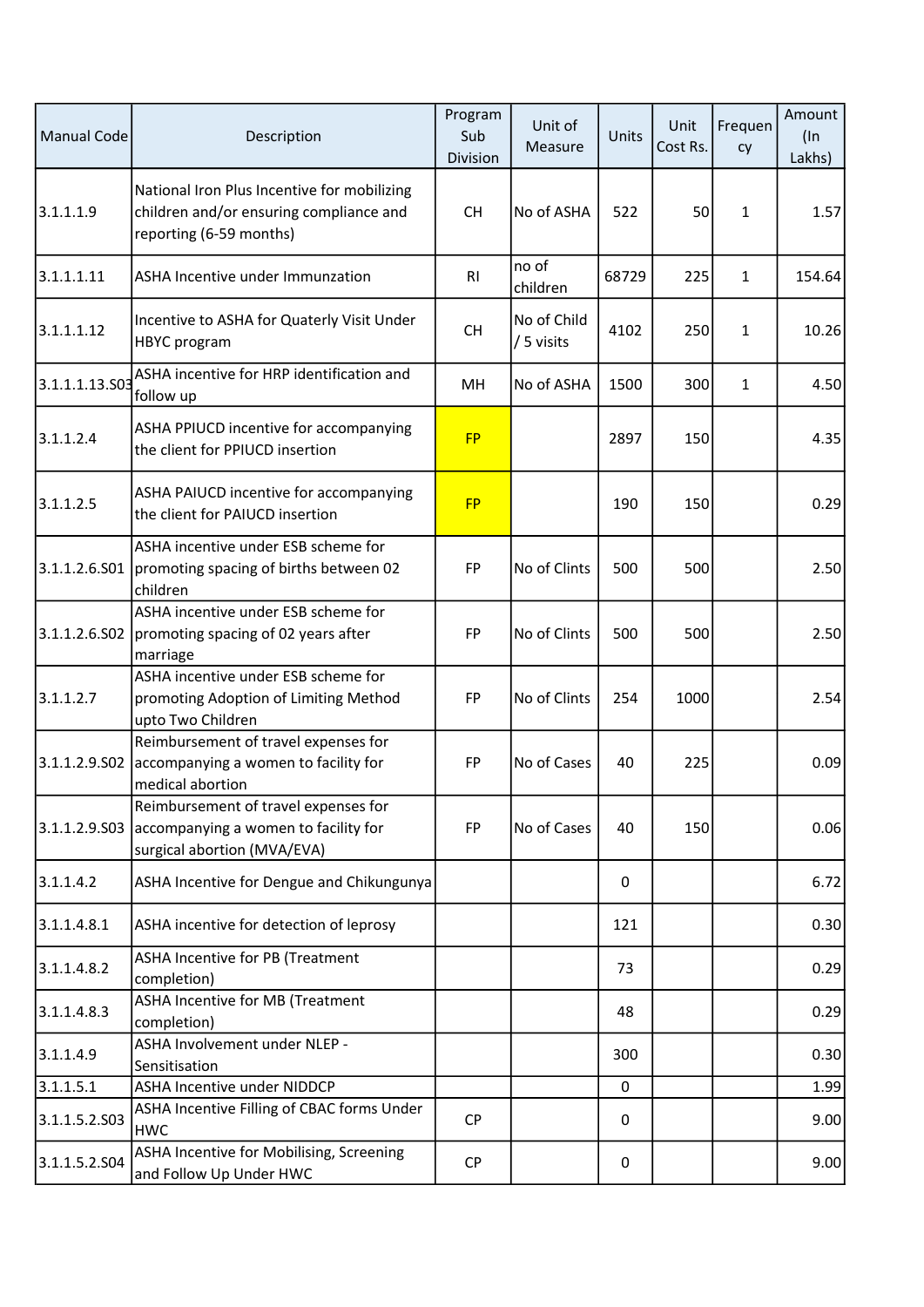| <b>Manual Code</b>    | Description                                                                                                                 | Program<br>Sub<br>Division | Unit of<br>Measure | Units        | Unit<br>Cost Rs. | Frequen<br>cy | Amount<br>$($ ln<br>Lakhs) |
|-----------------------|-----------------------------------------------------------------------------------------------------------------------------|----------------------------|--------------------|--------------|------------------|---------------|----------------------------|
| 3.1.1.6.1             | ASHA incentives for routine activities                                                                                      | <b>CP</b>                  |                    | 672          |                  |               | 161.28                     |
|                       | 3.1.1.6.3.S04  Incentive to ASHA Facilitator                                                                                | <b>CP</b>                  |                    | 34           |                  |               | 1.84                       |
|                       | 3.1.1.6.3.S05   Incentive to ASHA for Health Promotion Day                                                                  | <b>CP</b>                  |                    | 672          |                  |               | 16.13                      |
|                       | 3.1.1.6.3.S06   Incentive to ASHA under PMMVY                                                                               | <b>CP</b>                  |                    | 4032         |                  |               | 4.03                       |
| 3.1.1.6.3.507         | Incentive to ASHA Facilitator for CBAC, HRP<br>and SAM Tracking                                                             | <b>CP</b>                  |                    | 34           |                  |               | 5.10                       |
| 3.1.2.8.502           | Training under HBYC TOT at District Level &<br><b>Block Level Training</b>                                                  | <b>CH</b>                  | No of Batch        | 75           |                  |               | 29.34                      |
| 3.1.3.1               | Supervision costs by ASHA facilitators(12<br>months)                                                                        | <b>CP</b>                  |                    | 34           |                  |               | 24.48                      |
| 3.1.3.2               | Support provisions to ASHA (Uniform)                                                                                        | <b>CP</b>                  |                    | 706          |                  |               | 4.24                       |
| 3.1.3.3               | Awards to ASHA's/Link workers                                                                                               | <b>CP</b>                  |                    | 0            |                  |               | 3.12                       |
| 3.1.3.4               | Mobilization of children through ASHA or<br>other mobilizers                                                                | R1                         | No of<br>session   | 50112        | 150              | 1             | 75.17                      |
| 3.1.3.5.501           | Incentive for other link workers for<br>Prepration of Due List of Childrens to be<br>immunized                              | R1                         | No of<br>session   | 25626        | 100              | 1             | 25.63                      |
| 3.2.3.1.1             | Treatment Supporter Honorarium (Rs 1000)                                                                                    |                            |                    | 0            |                  |               | 38.50                      |
| 3.2.3.1.2             | Treatment Supporter Honorarium (Rs 5000)                                                                                    |                            |                    | 0            |                  |               | 5.85                       |
| 3.2.3.1.3             | Incentive for informant (Rs 500)                                                                                            |                            |                    | $\mathbf 0$  |                  |               | 4.33                       |
| 3.2.3.4.501           | Incentive for community<br>volunteers/supervisors /LT etc undertaking<br><b>ACF</b>                                         |                            |                    | 0            |                  |               | 45.77                      |
| 3.2.5.1.1             | Operational cost for Spray Wages                                                                                            |                            |                    | $\mathbf{0}$ |                  |               | 6.24                       |
| 3.2.5.2.1             | Dengue & Chikungunya: Vector Control,<br>environmental management & fogging<br>machine                                      |                            |                    | 0            |                  |               | 43.15                      |
| 3.3.3.2               | Training of PRI's representatives/ Police<br>personnel/ Teachers/ Transport personnel/<br>NGO personnel/ other stakeholders |                            |                    | 0            |                  |               | 0.30                       |
| 3.3.4.S01             | <b>AAA Platform</b>                                                                                                         |                            |                    | 2045         |                  |               | 9.20                       |
| 4.1.1                 | <b>District Hospitals</b>                                                                                                   | <b>CP</b>                  |                    | 3            |                  |               | 15.00                      |
| 4.1.3                 | <b>Community Health Centers</b>                                                                                             | <b>CP</b>                  |                    | 5            |                  |               | 12.50                      |
| 4.1.4                 | <b>Primary Health Centers</b>                                                                                               | <b>CP</b>                  |                    | 15           |                  |               | 13.13                      |
| 4.1.5                 | Sub Centers                                                                                                                 | <b>CP</b>                  |                    | 145          |                  |               | 17.40                      |
| 4.1.6                 | Village Health Sanitation & Nutrition<br>Committee                                                                          | <b>CP</b>                  |                    | 178          |                  |               | 10.68                      |
| 4.1.7.S01             | H&WC Additional Untied Grant-SC                                                                                             | <b>CP</b>                  |                    | $\mathbf 0$  |                  |               | 17.70                      |
| 4.1.7.SO <sub>2</sub> | H&WC Additional Untied Grant-PHC                                                                                            | <b>CP</b>                  |                    | $\mathbf 0$  |                  |               | 6.50                       |
|                       | 5.1.1.1.7.S02 One time establishment cost MNCU                                                                              | <b>CH</b>                  | No of<br>Facility  | 1            |                  |               | 11.09                      |
| 5.1.1.2.8             | Infrastructure strengthening of SC to H&WC                                                                                  | <b>CP</b>                  |                    | 0            |                  |               | 168.00                     |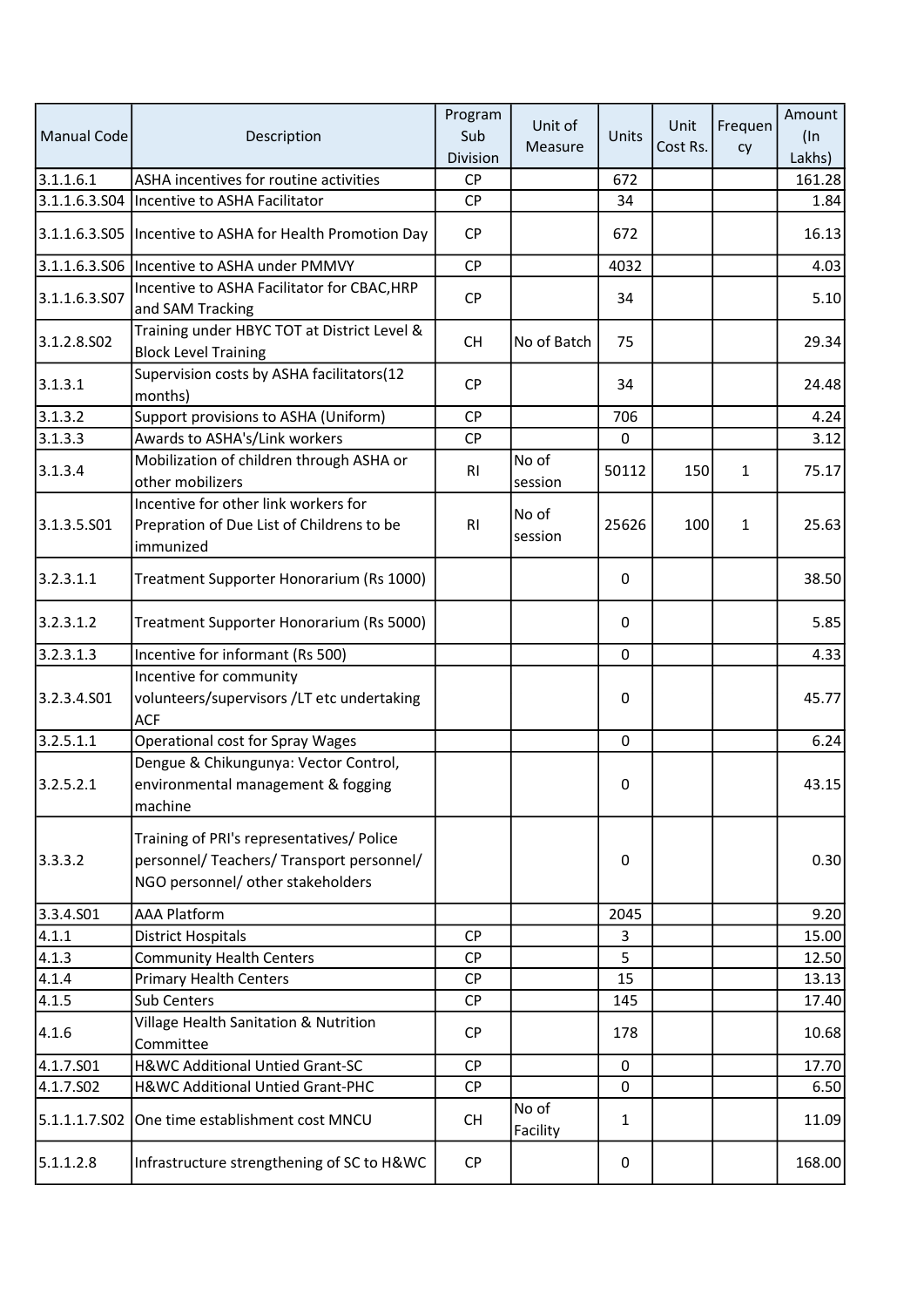| <b>Manual Code</b> | Description                                                                            | Program<br>Sub<br>Division  | Unit of<br>Measure            | Units        | Unit<br>Cost Rs. | Frequen<br>cy | Amount<br>$($ ln<br>Lakhs) |
|--------------------|----------------------------------------------------------------------------------------|-----------------------------|-------------------------------|--------------|------------------|---------------|----------------------------|
| 5.3.3              | Blood bank/ Blood storage/ Day care centre<br>for hemoglobinopathies                   | <b>BLOOD</b><br><b>CELL</b> |                               | 0            |                  |               | 5.00                       |
| 5.3.9              | Safety Pits                                                                            | R1                          | No.                           | 23           | 6000             | $\mathbf{1}$  | 1.38                       |
| 5.3.14             | Civil Works under RNTCP                                                                | CD                          |                               | 0            |                  |               | 3.76                       |
| 6.1.1.1.1          | MVA / EVA for Safe Abortion services                                                   | FP/CAC                      | No of MVA/<br><b>EVA kits</b> | 100          | 3000             |               | 3.00                       |
| 6.1.1.2.3S         | Procurement Of Equipment for Skill Lab<br><b>Under SAANS at District Level</b>         | <b>CH</b>                   | No of<br>Equipment            | 1            |                  |               | 2.50                       |
| 6.1.1.2.3.502      | Procurement Of Hand held Pulse Oximeter<br>and nebulizer under SAANS at District Level | <b>CH</b>                   | No of<br>Equipment            | 24           |                  |               | 2.16                       |
|                    | 6.1.1.2.4.S02 Procurement of Equipment for MNCU                                        | <b>CH</b>                   | No of<br>Equipment            | $\mathbf{1}$ |                  |               | 3.80                       |
|                    | 6.1.1.2.4.S04   Procurement of equipment for SNCU (Old)                                | <b>CH</b>                   | No of<br>Equipment            | 3            |                  |               | 4.35                       |
| 6.1.1.3.1          | <b>NSV</b> kits                                                                        | FP                          |                               | 3            | 1000             |               | 0.03                       |
| 6.1.1.3.5          | <b>PPIUCD forceps</b>                                                                  | <b>FP</b>                   | No of Kallys<br>forceps       | 10           | 1000             |               | 0.10                       |
| 6.1.1.5.1          | Equipment for Mobile health teams                                                      | <b>RBSK</b>                 | No of teams                   | 8            | 5000             | 1             | 0.40                       |
| 6.1.1.11.2         | Procurement of Kits for CHC & PHC                                                      |                             |                               | 12           |                  |               | 2.34                       |
| 6.1.1.15.2         | <b>Equipment for IHIP</b>                                                              |                             |                               | 0            |                  |               | 0.60                       |
| 6.1.1.17.1         | Equipments                                                                             |                             |                               | 0            |                  |               | 0.05                       |
| 6.1.1.18.1         | Procurement of Equipment                                                               |                             |                               | 0            |                  |               | 2.50                       |
| 6.1.1.19.3         | Grant-in-aid for Vision Centre (PHC) (Govt.)                                           |                             |                               | 0            |                  |               | 1.00                       |
| 6.1.1.21.1         | Recurring GIA: Machinery & Equipment for<br>DH                                         |                             |                               | 0            |                  |               | 1.50                       |
| 6.1.1.21.4         | Non-recurring GIA: Machinery & Equipment<br>for CHC                                    |                             |                               | 0            |                  |               | 2.50                       |
| 6.1.2.3.1          | <b>MCR</b>                                                                             |                             |                               | 400          |                  |               | 1.60                       |
| 6.1.2.3.2          | Aids/Appliance                                                                         |                             |                               | 0            |                  |               | 0.17                       |
| 6.1.2.5.1          | Tablets; software for H&WC and ANM/<br><b>MPW</b>                                      | <b>CP</b>                   |                               | 0            |                  |               | 0.65                       |
| 6.1.3.1.3          | <b>Equipment Maintenance</b>                                                           |                             |                               | $\mathbf 0$  |                  |               | 1.49                       |
| 6.2.1.2            | Drugs for Safe Abortion (MMA)                                                          | FP/CAC                      | No of<br><b>Tablets</b>       | 600          |                  |               | 0.08                       |
| 6.2.1.7.5.502      | Drugs & Consumables Normal Delivery L2<br>Facility                                     | MН                          | No of<br>benificieries        | 8900         | 200              | $\mathbf{1}$  | 3.56                       |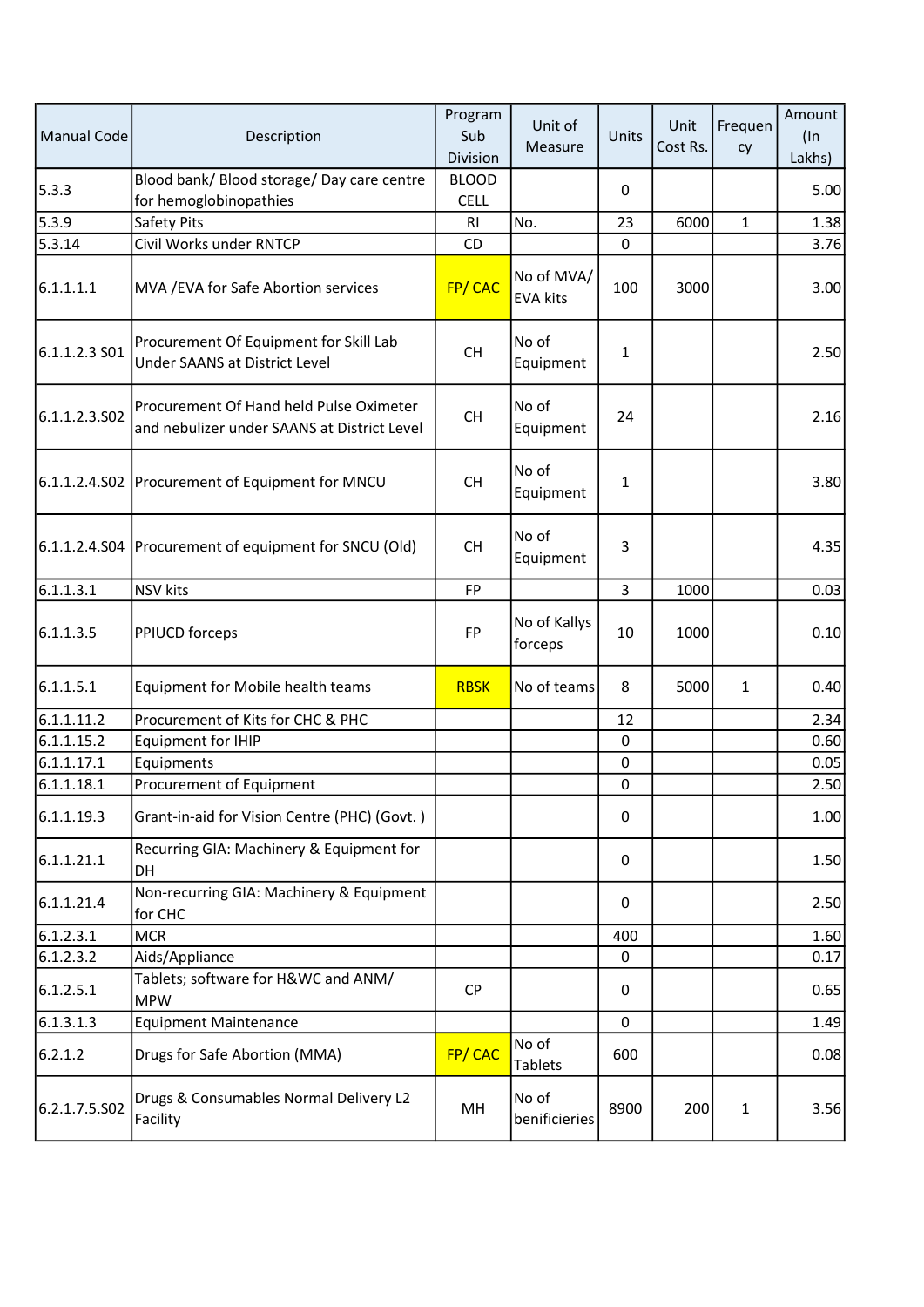| <b>Manual Code</b> | Description                                                                                    | Program<br>Sub<br>Division | Unit of<br>Measure     | Units            | Unit<br>Cost Rs. | Frequen<br>cy | Amount<br>$($ In<br>Lakhs) |
|--------------------|------------------------------------------------------------------------------------------------|----------------------------|------------------------|------------------|------------------|---------------|----------------------------|
| 6.2.1.7.5.S03      | Drugs & Consumables Normal Delivery L3<br>Facility                                             | MH                         | No of<br>benificieries | 11500            | 300              | 1             | 9.20                       |
| 6.2.1.7.5.S04      | Drugs & Consumables Caesarean Delivery L3<br>Facility                                          | MH                         | No of<br>benificieries | 2200             | 1800             | 1             | 7.92                       |
| 6.2.1.7.5.508      | Drugs & Consumables Safe Dilivery Kit for<br><b>HIV infected Pregnant Women</b>                | MH                         | No of<br>benificieries | 150              | 1500             | 1             | 2.25                       |
| 6.2.2.9            | AEFI kit under RI Program                                                                      | <b>RI</b>                  | No.                    | 35               | 200              | $\mathbf{1}$  | 0.07                       |
| 6.2.5.1            | Medicine for Mobile health team                                                                | <b>RBSK</b>                | No of teams            | 8                | 5000             | $\mathbf{1}$  | 0.40                       |
| 6.2.6.4            | Replenishment of ASHA HBNC kits                                                                | <b>CP</b>                  |                        | 578              |                  |               | 0.87                       |
| 6.2.8.1            | Red/Black plastic bags et                                                                      | RI                         | No of<br>session       | 62640            | 10               | 1             | 6.26                       |
| 6.2.8.2            | Bleach/Hypochlorite solution/ Twin bucket<br>and hub cutter                                    | R <sub>1</sub>             |                        | 31               |                  |               | 0.47                       |
| 6.2.9.1            | AYUSH drugs for DH / CHC / PHC                                                                 | <b>AYUSH</b>               |                        | 27               |                  |               | 13.50                      |
| 6.2.12.1           | Chloroquine phosphate tablets                                                                  |                            |                        | 0                |                  |               | 0.20                       |
| 6.2.12.2           | Primaquine tablets 2.5 mg                                                                      |                            |                        | $\mathbf 0$      |                  |               | 0.10                       |
| 6.2.12.3           | Primaquine tablets 7.5 mg                                                                      |                            |                        | $\mathbf 0$      |                  |               | 0.20                       |
| 6.2.12.10          | Pyrethrum extract 2% for spare spray                                                           |                            |                        | 0                |                  |               | 2.72                       |
| 6.2.13.1           | Supportive drugs, lab. Reagents                                                                |                            |                        | $\boldsymbol{0}$ |                  |               | 0.68                       |
| 6.2.14.1           | <b>Laboratory Materials</b>                                                                    |                            |                        | $\mathbf 0$      |                  |               | 22.33                      |
| 6.2.14.2           | Procurement of Drugs                                                                           |                            |                        | $\mathbf 0$      |                  |               | 11.54                      |
| 6.2.15.1           | Assistance for<br>consumables/drugs/medicines to the<br>Govt./District Hospital for Cat sx etc | <b>NCD</b>                 |                        | $\mathbf 0$      |                  |               | 23.79                      |
| 6.2.18.1           | Procurement of medicine & consumables for<br><b>TCC under NTCP</b>                             |                            |                        | 0                |                  |               | 2.00                       |
| 6.2.19.1           | Drugs & supplies for District NCD Clinic                                                       |                            |                        | 0                |                  |               | 12.00                      |
| 6.2.19.3           | Drugs & supplies for CHC NCD Clinic                                                            |                            |                        | $\boldsymbol{0}$ |                  |               | 10.00                      |
| 6.2.19.4           | Drugs & supplies for PHC level                                                                 |                            |                        | 0                |                  |               | 5.00                       |
| 6.2.19.5           | Drugs & supplies for Sub-Centre level                                                          |                            |                        | $\boldsymbol{0}$ |                  |               | 18.00                      |
| 6.2.22.1           | Cost of Lab recurring expences for H & WC                                                      | <b>CP</b>                  |                        | 0                |                  |               | 21.60                      |
| 6.4.3.501          | Free Diagnostics for Pregnant women under<br>JSSK - USG on PPP for PMSMA                       | MН                         | No of USG              | 1100             | 300              | 1             | 3.30                       |
| 6.4.3.502          | Free Diagnostics for Pregnant women under<br>JSSK- AVD for for HIV & Syphilis at VHNDs         | MН                         | No of AVD              | 153              | 25               | $\mathbf{1}$  | 3.98                       |
| 6.4.3.503          | Free Diagnostics for Pregnant women under<br><b>JSSK-MH</b>                                    | <b>MH</b>                  | No of<br>benificieries | 75500            | 200              | 1             | 24.16                      |
| 6.4.4              | Free Diagnostics for Sick infants under JSSK                                                   | <b>CH</b>                  | No of units            | 1                |                  |               | 1.20                       |
| 7.5.2              | Any Other                                                                                      |                            |                        | 0                |                  |               | 7.70                       |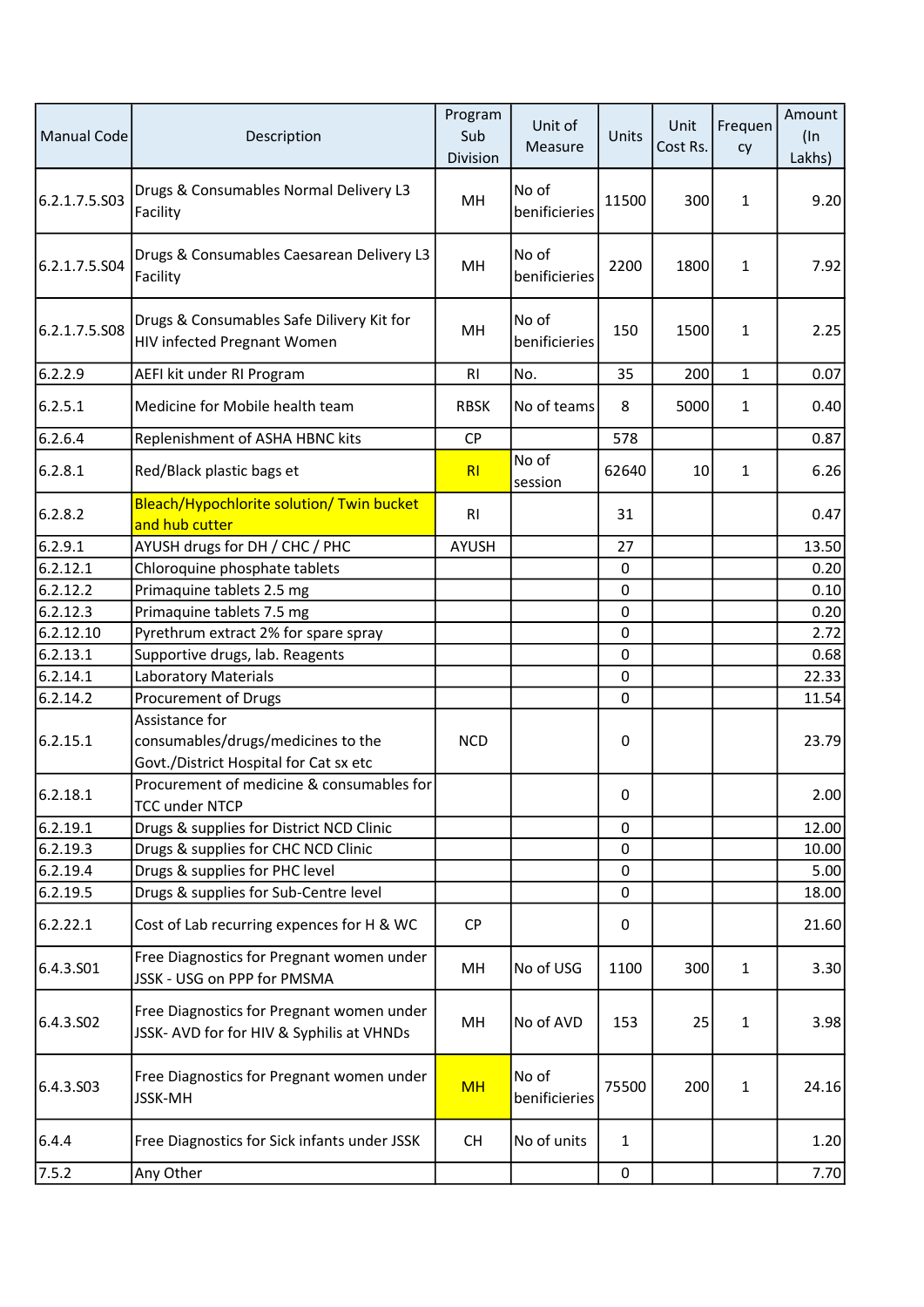|                             |                                                                                   | Program      | Unit of             |                | Unit     | Frequen      | Amount |
|-----------------------------|-----------------------------------------------------------------------------------|--------------|---------------------|----------------|----------|--------------|--------|
| <b>Manual Code</b>          | Description                                                                       | Sub          |                     | Units          |          |              | $($ In |
|                             |                                                                                   | Division     | Measure             |                | Cost Rs. | cy           | Lakhs) |
| 8.1.1.1                     | <b>ANMs</b>                                                                       | MH           |                     | 63             |          |              | 134.62 |
| 8.1.1.2.501                 | Staff Nurses-100 Beded MCH Wing                                                   | MH           |                     | 31             |          |              | 74.63  |
| 8.1.1.2.505                 | <b>Staff Nurses-MH</b>                                                            | MH           |                     | 38             |          |              | 120.14 |
| 8.1.1.2.511                 | Staff Nurse - HWC                                                                 | <b>CP</b>    |                     | 0              |          |              | 24.50  |
| 8.1.1.5.S01                 | Laboratory Technicians -100 Beded MCH<br>Wing                                     | MH.          |                     | 6              |          |              | 12.38  |
| 8.1.1.5.S02                 | Laboratory Technicians -HR                                                        |              |                     | 10             |          |              | 25.52  |
| 8.1.1.5.504                 | Laboratory Technicians - RNTCP                                                    |              |                     | 0              |          |              | 55.55  |
| 8.1.1.6.S05                 | OT Technician                                                                     | <b>MH</b>    |                     | 3              |          |              | 6.84   |
| 8.1.1.6.506                 | OT Technician-MCH Wing                                                            | <b>MH</b>    |                     | $\overline{2}$ |          |              | 3.95   |
| 8.1.1.9                     | Radiographer/X-ray technician                                                     |              |                     | $\mathbf{1}$   |          |              | 2.53   |
| 8.1.1.12                    | Others (Para Medical Worker)-NLEP                                                 | CD           |                     | 0              |          |              | 6.19   |
|                             | Obstetricians and Gynaecologists -100                                             |              |                     |                |          |              |        |
| 8.1.2.1.501                 | <b>Beded MCH Wing</b>                                                             | MН           |                     | 3              |          |              | 37.44  |
| 8.1.2.1.504                 | Obstetricians and Gynaecologists -MH                                              | MH           |                     | $\overline{2}$ |          |              | 28.80  |
| 8.1.2.2.501                 | Paediatricians- 100 Beded MCH Wing                                                | MH           |                     | 3              |          |              | 37.44  |
| 8.1.2.3.501                 | Anaesthetists - UPHSSP                                                            | <b>HS</b>    |                     | 0              |          |              | 11.34  |
| 8.1.2.3.502                 | Anaesthetists - 100 Beded MCH Wing                                                | MH           |                     | 3              |          |              | 21.60  |
| 8.1.2.3.505                 | Anaesthetists - MH                                                                | MH           |                     | $\mathbf{1}$   |          |              | 14.40  |
| 8.1.2.4.501                 | Surgeons- UPHSSP                                                                  | <b>HS</b>    |                     | 0              |          |              | 11.34  |
| 8.1.2.5.501                 | Radiologists- 100 Beded MCH Wing                                                  | MH           |                     | $\mathbf{1}$   |          |              | 7.80   |
|                             | Pathologists/Haemotologists-100 Beded                                             |              |                     |                |          |              |        |
| 8.1.2.6.S01                 | MCH Wing                                                                          | MH           |                     | 1              |          |              | 15.12  |
| 8.1.2.6.504                 | Pathologists/ Haemotologists- UPHSSP                                              | <b>HS</b>    |                     | $\pmb{0}$      |          |              | 11.34  |
|                             | FRU Operationalization for Gynae &                                                |              |                     |                |          |              |        |
| 8.1.3.10.S01                | anesthetist specialist on call from govt                                          | MН           | No of C-            | 6              | 3000     | 1            | 0.18   |
|                             | sector                                                                            |              | section             |                |          |              |        |
| 8.1.3.10.S02                | <b>FRU Operationalization Gynecologists</b><br>specialist on call from pvt sector | MH           | No of C-<br>section | 3              | 4500     | 1            | 0.14   |
|                             | FRU Operationalization anesthetist specialist                                     |              | No of C-            |                |          |              |        |
| 8.1.3.10.S03                | on call for from pvt sector                                                       | MH           | section             | 3              | 3000     | $\mathbf{1}$ | 0.09   |
| 8.1.4.1.501                 | Dental Surgeons- DH & CHC                                                         |              |                     | 4              |          |              | 26.97  |
| 8.1.5.503                   | Medical Officers - MH                                                             | MH           |                     | 4              |          |              | 19.89  |
| 8.1.5.506                   | <b>Medical Officers -CD-RNTCP</b>                                                 | CD           |                     | $\pmb{0}$      |          |              | 19.35  |
| 8.1.6.1                     | <b>AYUSH MOs</b>                                                                  | AYUSH        |                     | 27             |          |              | 132.09 |
| 8.1.6.2                     | Pharmacist - AYUSH                                                                | <b>AYUSH</b> |                     | $\overline{7}$ |          |              | 10.73  |
| 8.1.7.1.1                   | MOs-AYUSH                                                                         | <b>RBSK</b>  |                     | 19             |          |              | 66.34  |
|                             | 8.1.7.1.2.S02 MOs-Dental MO/ BDS                                                  | <b>RBSK</b>  |                     | 3              |          |              | 20.39  |
| 8.1.7.1.3                   | <b>Staff Nurse</b>                                                                | <b>RBSK</b>  |                     | 3              |          |              | 9.61   |
| 8.1.7.1.4                   | ANM                                                                               | <b>RBSK</b>  |                     | 8              |          |              | 10.71  |
|                             | 8.1.7.1.5.S01 Para Medical Worker                                                 | <b>RBSK</b>  |                     | 5              |          |              | 11.53  |
| 8.1.7.1.5.S02 Pharmacists   |                                                                                   | <b>RBSK</b>  |                     | 6              |          |              | 7.62   |
| 8.1.7.2.1.S01 Paediatrician |                                                                                   | <b>RBSK</b>  |                     | $\mathbf{1}$   |          |              | 12.60  |
| 8.1.7.2.2.S01 MO MBBS       |                                                                                   | <b>RBSK</b>  |                     | 1              |          |              | 7.56   |
| 8.1.7.2.3.501               | MO, Dental                                                                        | <b>RBSK</b>  |                     | 1              |          |              | 6.30   |
| 8.1.7.2.4                   | <b>Staff Nurse</b>                                                                | <b>RBSK</b>  |                     | $\overline{2}$ |          |              | 6.30   |
| 8.1.7.2.5                   | Physiotherapist                                                                   | <b>RBSK</b>  |                     | $\mathbf{1}$   |          |              | 3.78   |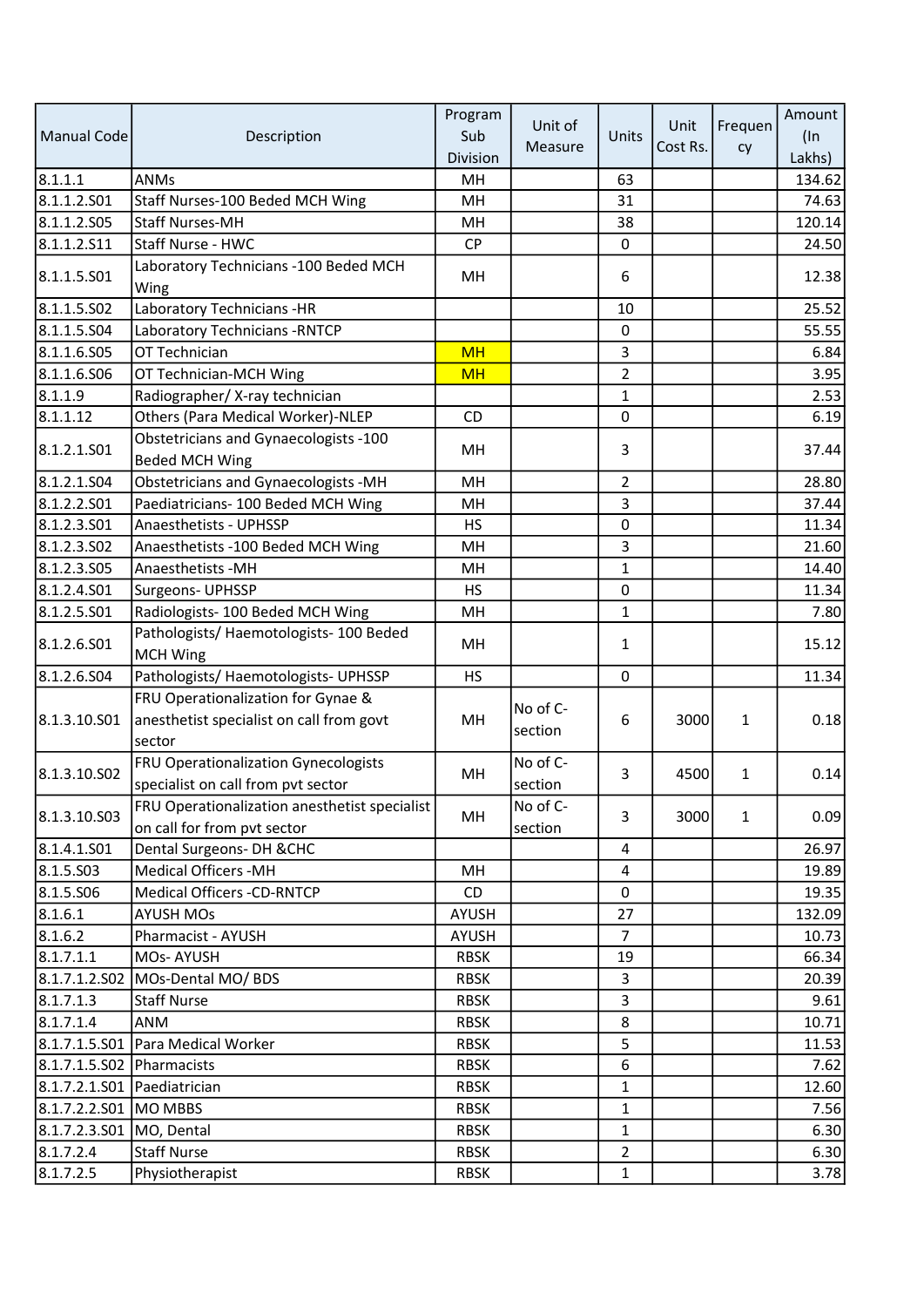|                           |                                                                           | Program     |                    |                |          |         | Amount |
|---------------------------|---------------------------------------------------------------------------|-------------|--------------------|----------------|----------|---------|--------|
| Manual Code               | Description                                                               | Sub         | Unit of            | Units          | Unit     | Frequen | $($ In |
|                           |                                                                           | Division    | Measure            |                | Cost Rs. | cy      | Lakhs) |
| 8.1.7.2.6                 | Audiologist & speech therapist                                            | <b>RBSK</b> |                    | 1              |          |         | 5.04   |
| 8.1.7.2.7                 | Psychologist                                                              | <b>RBSK</b> |                    | $\mathbf{1}$   |          |         | 4.41   |
| 8.1.7.2.8                 | Optometrist                                                               | <b>RBSK</b> |                    | $\mathbf{1}$   |          |         | 3.78   |
| 8.1.7.2.9                 | Early interventionist cum special educator                                | <b>RBSK</b> |                    | 1              |          |         | 4.41   |
| 8.1.7.2.11                | Lab technician                                                            | <b>RBSK</b> |                    | $\overline{2}$ |          |         | 6.30   |
|                           | 8.1.7.2.12.S01 Dental Technician                                          | <b>RBSK</b> |                    | $\mathbf{1}$   |          |         | 3.15   |
| 8.1.7.2.12.S02 Counseller |                                                                           | <b>RBSK</b> |                    | 1              |          |         | 3.00   |
| 8.1.8.1                   | <b>Medical Officers</b>                                                   | <b>CH</b>   |                    | 1              |          |         | 7.47   |
| 8.1.8.2                   | <b>Staff Nurse</b>                                                        | <b>CH</b>   |                    | 4              |          |         | 12.30  |
| 8.1.8.3                   | Cook cum caretaker                                                        | <b>CH</b>   |                    | $\overline{2}$ |          |         | 3.39   |
| 8.1.8.5                   | Feeding demonstrator for NRC                                              | <b>CH</b>   |                    | $\mathbf{1}$   |          |         | 3.04   |
| 8.1.9.1                   | Paediatrician                                                             | <b>CH</b>   |                    | 3              |          |         | 43.20  |
| 8.1.9.3.501               | Staff Nurse - SNCU/KMC                                                    | <b>CH</b>   |                    | 12             |          |         | 36.69  |
| 8.1.9.3.502               | Staff Nurse -NBSU                                                         | <b>CH</b>   |                    | 6              |          |         | 11.07  |
| 8.1.9.6.S02               | Others- SNCU Staff (Ward Aaya/ Cleaner/<br>Security Guard)                | <b>CH</b>   |                    | 9              |          |         | 12.43  |
| 8.1.9.6.S03               | Others- SNCU Staff DEO                                                    | <b>CH</b>   |                    | 1              |          |         | 2.14   |
| 8.1.12.1                  | Mid-level Service Provider                                                | CP          |                    | $\pmb{0}$      |          |         | 137.77 |
|                           | Performance incentive for Mid-level service                               |             |                    |                |          |         |        |
| 8.1.12.2                  | providers                                                                 | CP          |                    | $\pmb{0}$      |          |         | 82.80  |
| 8.1.13.1.502              | Counsellor - RKSK                                                         | <b>RKSK</b> |                    | $\overline{2}$ |          |         | 5.13   |
| 8.1.13.1.503              | Counsellor -RMNCHA-FW                                                     | FP          | No of<br>Councelor | 1              |          |         | 2.05   |
| 8.1.13.1.504              | Counsellor -RNTCP                                                         | CD          |                    | $\pmb{0}$      |          |         | 2.18   |
| 8.1.13.4.503              | Microbiologists-CD-IDSP                                                   | CD          |                    | 0              |          |         | 8.67   |
| 8.1.13.5                  | Audiometrician/ Audiologist-NCD-NPPCD                                     | <b>NCD</b>  |                    | $\pmb{0}$      |          |         | 2.70   |
| 8.1.13.10                 | TBHV-CD-RNTCP                                                             | CD          |                    | 0              |          |         | 76.04  |
| 8.1.13.18                 | Audiometrics Asstt.NCD-NPPCD                                              | <b>NCD</b>  |                    | 0              |          |         | 2.13   |
| 8.1.13.19                 | Instructor for Hearing Imapired Children-<br>NCD-NPPCD                    | <b>NCD</b>  |                    | 0              |          |         | 2.13   |
|                           | 8.1.13.22.S03 Dietician/ Nutritionist UPHSSP                              | <b>DHS</b>  |                    | 0              |          |         | 3.54   |
|                           | 8.1.13.22.S04 Lab Technician UPHSSP                                       | <b>DHS</b>  |                    | $\pmb{0}$      |          |         | 4.35   |
|                           | 8.1.13.22.S06 OT Technician UPHSSP                                        | <b>DHS</b>  |                    | 0              |          |         | 6.52   |
|                           | 8.1.13.22.S07 Rogi Sahayata Kendra Manager                                | QA          |                    | 3              |          |         | 8.05   |
|                           | 8.1.13.22.S09 Staff Nurse UPHSSP                                          | <b>DHS</b>  |                    | $\pmb{0}$      |          |         | 66.17  |
|                           | 8.1.13.22.S10 X-Ray Technician UPHSSP                                     | <b>DHS</b>  |                    | 0              |          |         | 4.35   |
|                           | 8.1.13.22.S12 Physiotherapist UPHSSP                                      | <b>DHS</b>  |                    | 0              |          |         | 2.59   |
|                           | 8.1.13.22.S13 Rogi Sahayata Kendra Operator                               | QA          |                    | 3              |          |         | 4.47   |
|                           | 8.1.13.22.S14 Ward Aaya/Boy UPHSSP                                        | <b>DHS</b>  |                    | $\pmb{0}$      |          |         | 11.80  |
|                           | 8.1.13.22.S16 CSSD Technician UPHSSP                                      | <b>DHS</b>  |                    | 0              |          |         | 2.17   |
| 8.1.16.2.501              | Cold Chain Handlers                                                       | RI.         |                    | 0              |          |         | 2.01   |
| 8.1.16.6.502              | Data Entry Operator CD-RCP                                                | CD          |                    | $\pmb{0}$      |          |         | 0.25   |
| 8.1.16.7.505              | Cleaner-NRC                                                               | <b>CH</b>   |                    | 1              |          |         | 1.44   |
| 8.4.7                     | Incentive to provider for PPIUCD services<br>@Rs 150 per PPIUCD insertion | FP          | No of Clints       | 2897           | 150      |         | 4.35   |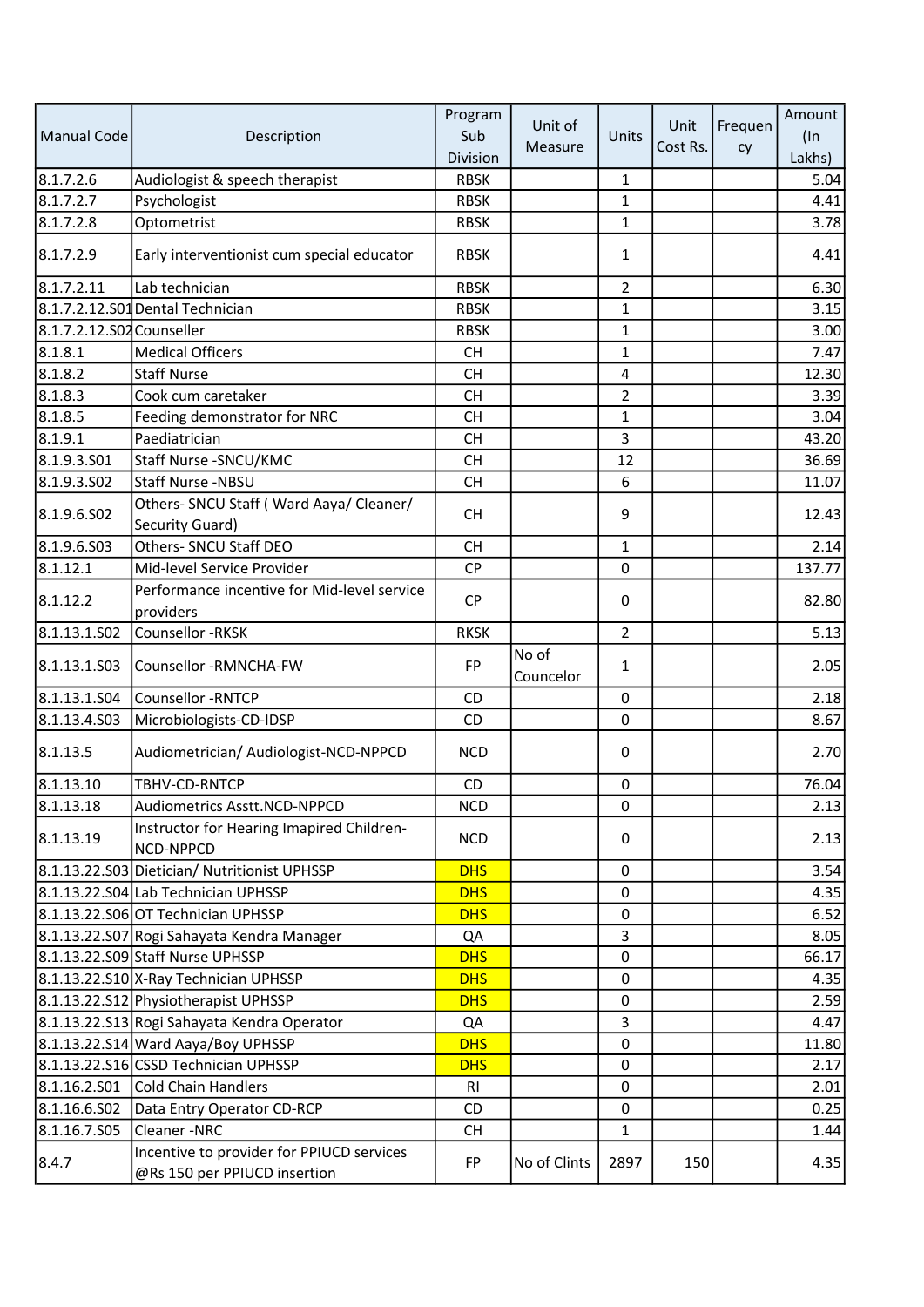| <b>Manual Code</b> | Description                                                                                   | Program<br>Sub<br>Division | Unit of<br>Measure      | Units          | Unit<br>Cost Rs. | Frequen<br>cy | Amount<br>$($ ln<br>Lakhs) |
|--------------------|-----------------------------------------------------------------------------------------------|----------------------------|-------------------------|----------------|------------------|---------------|----------------------------|
| 8.4.8              | Incentive to provider for PAIUCD Services<br>@Rs 150 per PAIUCD insertion                     | <b>FP</b>                  | No of Clints            | 190            | 150              |               | 0.29                       |
| 8.4.9              | Team based incentives for Health &<br>Wellness Centers (H&WC Sub Center)                      | <b>CP</b>                  |                         | 0              |                  |               | 60.72                      |
| 8.4.10             | Team based incentives for Health &<br>Wellness Centers (H&WC PHC)                             | <b>CP</b>                  |                         | 0              |                  |               | 17.68                      |
| 8.4.12.S01         | HRP identification and follow up for ANM                                                      | MH                         | No of HRP               | 1500           | 200              | 1             | 3.00                       |
| 8.4.12.503         | Performance based Incentives to RMNCHA<br><b>Counselors in Family Planning</b>                | FP                         | No of Clints            | 170            | 50               |               | 0.09                       |
| 8.4.12.S04         | RI Cold chain handlers incentive                                                              | R <sub>l</sub>             | <b>No</b>               | 30             | 2400             | 12            | 8.64                       |
| 9.1.6.1            | Development/ translation and duplication of<br>training materials                             | <b>CH</b>                  | No of<br>Module         | 390            | 100              | 1             | 0.39                       |
| 9.2.3.S03          | Incentive for Program Coordination to (HoD<br>OBG/Principal)                                  | MH                         |                         | 0              |                  |               |                            |
| 9.5.1.12.S01       | Training of Medical Officers in safe abortion-<br>For Mos                                     | <b>FP</b>                  | No of<br><b>Batches</b> | 4              | 130800           |               | 5.23                       |
| 9.5.1.12.S02       | Training of Medical Officers in safe abortion-<br>For Obs&Gynae                               | <b>FP</b>                  | No of<br><b>Batches</b> | 1              | 69000            |               | 0.69                       |
| 9.5.2.2.S01        | <b>State and District Lanch of SAANS</b>                                                      | <b>CH</b>                  | No.                     | $\mathbf{1}$   |                  |               | 0.50                       |
| 9.5.2.2.SO2        | State and District Planning and Review<br><b>Meeting of SAANS</b>                             | <b>CH</b>                  | No.                     | 1              |                  |               | 0.20                       |
| 9.5.2.19           | Orientation on National Deworming Day                                                         | <b>RKSK</b>                |                         | $\overline{2}$ |                  |               | 3.46                       |
| 9.5.2.24.S02       | <b>District Training of SAANS</b>                                                             | CH                         |                         | 6              |                  |               | 1.99                       |
| 9.5.2.25.S01       | One day Orientation Training for IDCF                                                         | <b>CH</b>                  | No of<br>district       | $\mathbf{1}$   | 150000           | 1             | 1.50                       |
| 9.5.3.1.SO2        | Qtr.Review/orientation meeting of<br>ASHA/ANM OF 20 Urban District at Districts<br>Level      | FP                         | No of<br>Meetings       | 72             | 2500             |               | 1.80                       |
| 9.5.3.1.S03        | District Level One Day Orientation of newly<br>recruited ANM/SN ON Family Planning<br>Schemes | FP                         | No of<br>Meetings       | 1              | 3000             |               | 0.03                       |
| 9.5.3.2.SO2        | <b>District Level Dissemination Workshop</b>                                                  | <b>FP</b>                  | No of<br>workshops      | 1              | 10000            |               | 0.10                       |
| 9.5.3.23           | Training of AYUSH doctors (Injectible<br>Contraceptive Trainings)                             | <b>FP</b>                  | No of<br><b>Batches</b> | $\mathbf{1}$   | 22800            |               | 0.23                       |
| 9.5.3.24           | Training of Nurses (Staff Nurse/LHV/ANM)<br>(Injectible Contraceptive Trainings)              | FP                         | No of<br><b>Batches</b> | 5              | 35800            |               | 1.79                       |
| 9.5.4.10           | WIFS trainings (Block)                                                                        | <b>RKSK</b>                | No of Batch             | 5              | 3000             | $\mathbf{1}$  | 0.15                       |
| 9.5.4.13.3         | Any other (please specify) Anemia Free<br>Adolcent event at Inter Collages                    | <b>RKSK</b>                | No of event             | 10             | 5000             | $\mathbf{1}$  | 0.50                       |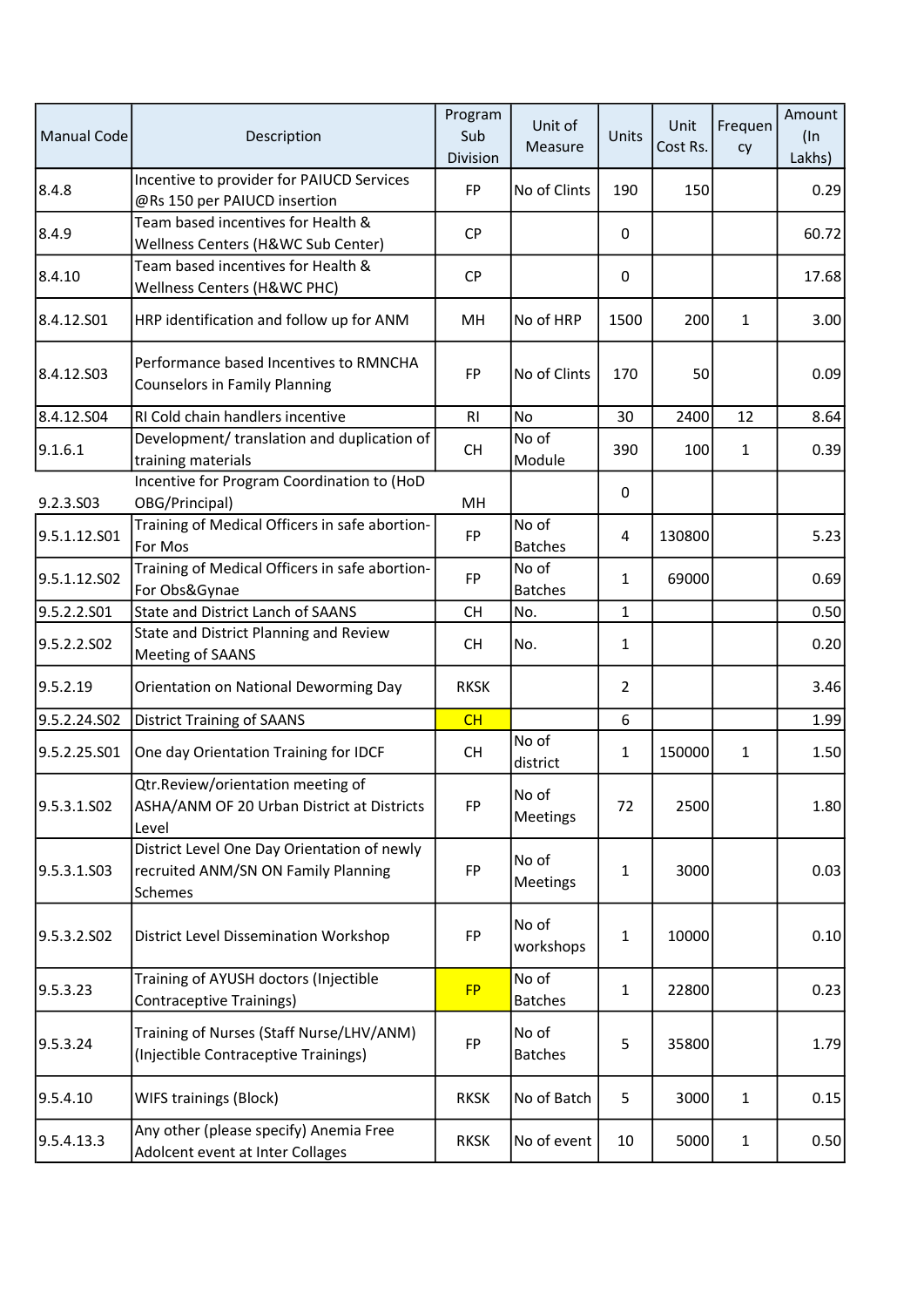| <b>Manual Code</b> | Description                                                                          | Program<br>Sub<br>Division  | Unit of<br>Measure    | Units          | Unit<br>Cost Rs. | Frequen<br>cy | Amount<br>$(\ln$<br>Lakhs) |
|--------------------|--------------------------------------------------------------------------------------|-----------------------------|-----------------------|----------------|------------------|---------------|----------------------------|
| 9.5.5.1            | RBSK Training -Training of Mobile health<br>team - technical and managerial (5 days) | <b>RBSK</b>                 | No of batch           | $\mathbf{1}$   | 15450            | $\mathbf{1}$  | 0.15                       |
| 9.5.6.1            | Blood Bank/Blood Storage Unit (BSU)<br><b>Training</b>                               | <b>BLOOD</b><br><b>CELL</b> |                       | 0              |                  |               | 0.15                       |
| 9.5.10.1.S01       | Training under Immunisation-Data Handler                                             | RI                          |                       | 0              |                  |               | 0.03                       |
| 9.5.10.1.S04       | Training under Immunisation-CCH                                                      | RI                          |                       | $\mathbf 0$    |                  |               | 0.95                       |
| 9.5.11.7           | ASHA & MPWs, AWW & Community<br>volunteers (1 day)                                   | <b>CD</b>                   |                       | $\mathbf 0$    |                  |               | 0.22                       |
| 9.5.12.1           | Training / Capacity Building (Malaria)                                               | <b>CD</b>                   |                       | $\mathbf 0$    |                  |               | 1.05                       |
| 9.5.14.1           | <b>Trainings under RNTCP</b>                                                         | CD                          |                       | $\mathbf 0$    |                  |               | 3.85                       |
| 9.5.14.2           | <b>CME</b> (Medical Colleges)                                                        | CD                          |                       | 0              |                  |               | 1.60                       |
| 9.5.17.1           | Training of doctors and staff at DH Level<br>under NPHCE                             | <b>NCD</b>                  |                       | 0              |                  |               | 0.80                       |
| 9.5.18.1.1         | Orientation of Stakeholder organizations                                             | <b>NCD</b>                  |                       | 0              |                  |               | 0.40                       |
| 9.5.18.1.2         | Training of Health Professionals                                                     | <b>NCD</b>                  |                       | $\mathbf 0$    |                  |               | 0.40                       |
| 9.5.18.1.3         | <b>Orientation of Law Enforcers</b>                                                  | <b>NCD</b>                  |                       | 0              |                  |               | 0.60                       |
| 9.5.18.1.4         | Other Trainings/Orientations - sessions<br>incorporated in other's training          | <b>NCD</b>                  |                       | $\mathbf 0$    |                  |               | 1.30                       |
| 9.5.19.2           | District NCD Cell                                                                    | <b>NCD</b>                  |                       | $\mathbf 0$    |                  |               | 3.00                       |
| 9.5.25.3           | Kayakalp Trainings                                                                   | QA                          | Batch                 | 1              | 33000            | 1             | 0.33                       |
| 9.5.26.2           | Training cum review meeting for HMIS &<br><b>MCTS at District level</b>              | <b>MIS</b>                  |                       | 0              |                  |               | 0.26                       |
| 9.5.26.3           | Training cum review meeting for HMIS &<br>MCTS at Block level                        | <b>MIS</b>                  |                       | $\mathbf{0}$   |                  |               | 1.32                       |
| 9.5.27.1           | Bridge Course/ training on the Standard<br><b>Treatment Protocols</b>                | Nursing                     |                       | 0              |                  |               | 21.21                      |
| 9.5.27.4.S01       | Cost of Yoga Sessions                                                                | <b>CP</b>                   |                       | 0              |                  |               | 4.43                       |
| 9.5.29.13.504      | Scaling up Nurse Mentoring Program<br>Honorarium                                     | MН                          |                       | 4              |                  |               | 2.40                       |
| 9.5.29.13.504      | Scaling up Nurse Mentoring Program Yearly<br>TA DA                                   | MН                          |                       | 4              |                  |               | 0.12                       |
| 9.5.29.13.504      | Scaling up Nurse Mentoring Program<br>Register                                       | MH                          |                       | 4              |                  |               | 0.01                       |
| 9.5.29.13.504      | Scaling up Nurse Mentoring Program Mini<br>Skill Lab                                 | MН                          |                       | 4              |                  |               | 4.00                       |
| 10.1.1             | Maternal Death Review (both in institutions<br>and community)                        | MН                          | No of<br><b>CBMDR</b> | 101            | 600              | 1             | 0.61                       |
| 10.3.1.2           | Sentinel surveillance Hospital recurrent                                             | CD                          |                       | 0              |                  |               | 1.00                       |
| 10.4.1             | Management of IDD Monitoring Laboratory                                              |                             |                       | 0              |                  |               | 0.13                       |
| 11.3               | Targeting Naturally Occurring Gathering of<br>People/ Health Mela                    |                             |                       | $\overline{2}$ |                  |               | 13.00                      |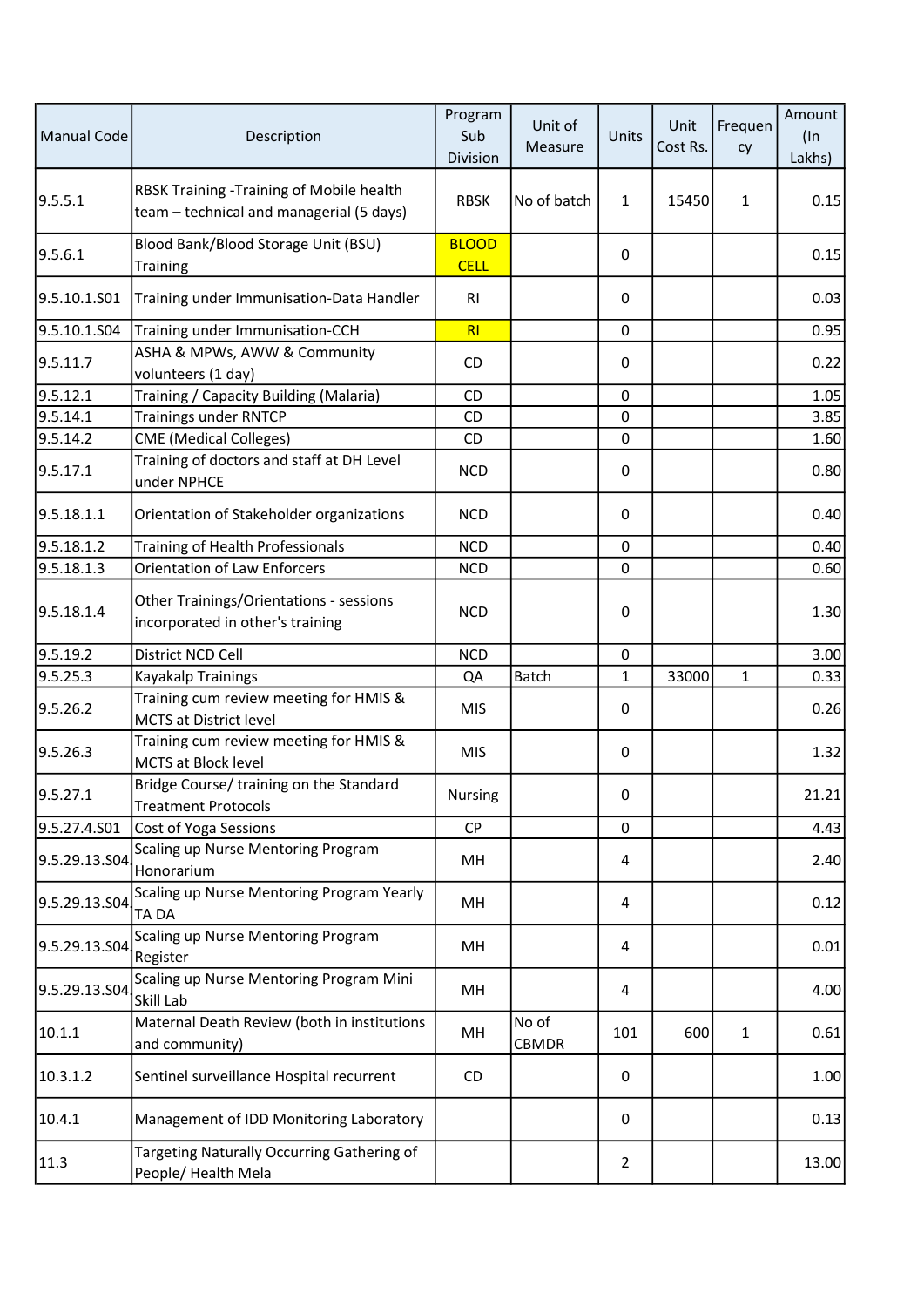| <b>Manual Code</b> | Description                                                                              | Program<br>Sub<br>Division  | Unit of<br>Measure | Units          | Unit<br>Cost Rs. | Frequen<br>cy | Amount<br>$(\ln$<br>Lakhs) |
|--------------------|------------------------------------------------------------------------------------------|-----------------------------|--------------------|----------------|------------------|---------------|----------------------------|
| 11.5.1             | Media Mix of Mid Media/ Mass Media                                                       | <b>IEC</b>                  |                    | $\overline{2}$ |                  |               | 0.60                       |
| 11.5.4.S02         | <b>Celebration of New Born Care Week</b>                                                 | <b>CH</b>                   | No of<br>district  | 1              | 50000            | $\mathbf 1$   | 0.50                       |
| 11.5.4.S03         | <b>Celebration of Breastfeeding Week</b>                                                 | <b>CH</b>                   | No of<br>district  | 1              | 40000            | 1             | 0.40                       |
| 11.5.4.S05         | District Level IEC/BCC Activity Under SAANS                                              | <b>CH</b>                   | No.                | 1              | 200000           |               | 2.00                       |
| 11.6.3             | IEC & promotional activities for World<br>Population Day celebration                     | <b>IEC/FP</b>               | No of<br>events    | 5              |                  |               | 1.16                       |
| 11.6.4             | IEC & promotional activities for Vasectomy<br>Fortnight celebration                      | <b>IEC/FP</b>               | No of<br>events    | 5              |                  |               | 0.56                       |
| 11.8.2             | Any other IEC/BCC activities (Wall Painting,<br>Banner & Poster)                         | <b>IEC</b>                  |                    | $\mathbf 0$    |                  |               | 2.60                       |
| 11.9.1.S01         | Creating awareness on declining sex ratio<br>issue (PNDT)- Block Level                   | <b>IEC/PNDT</b>             | No of<br>Events    | 9              | 10000            |               | 0.90                       |
| 11.9.1.S02         | Creating awareness on declining sex ratio<br>issue (PNDT)- District Level                | <b>IEC/PNDT</b>             | No of<br>Events    | 1              | 25000            |               | 0.25                       |
| 11.10.1.S01        | Donor Refreshment amount                                                                 | <b>BLOOD</b><br><b>CELL</b> | No of<br>donation  | 0              | 25               | 1             | 0.32                       |
| 11.10.1.S02        | <b>Blood donation Camp</b>                                                               | <b>BLOOD</b><br><b>CELL</b> | No of camp         | 0              | 2500             | $\mathbf{1}$  | 0.68                       |
| 11.10.1.S03        | Travel & Communication Expenses for BB<br><b>Counselors PRO BCTV</b>                     | <b>BLOOD</b><br><b>CELL</b> |                    | 0              |                  |               | 0.18                       |
| 11.11.1            | <b>IEC for NPPCD</b>                                                                     | <b>IEC</b>                  |                    | $\mathbf 0$    |                  |               | 0.50                       |
| 11.14.1            | Health Education & Publicity for NIDDCP                                                  | IEC                         |                    | 0              |                  |               | 0.26                       |
| 11.15.1            | IEC/BCC for Malaria                                                                      | <b>IEC</b>                  |                    | $\mathbf 0$    |                  |               | 0.35                       |
| 11.15.2            | IEC/BCC for Social mobilization (Dengue and<br>Chikungunya)                              | IEC                         |                    | 0              |                  |               | 0.20                       |
| 11.16.1            | IEC/BCC: Mass media, Outdoor media, Rural<br>media, Advocacy media for NLEP              | CD                          |                    | $\mathbf 0$    |                  |               | 0.98                       |
| 11.17.1            | ACSM (State & district)                                                                  | <b>IEC</b>                  |                    | 0              |                  |               | 9.24                       |
| 11.19.1            | Translation of IEC material and distribution                                             | IEC                         |                    | 0              |                  |               | 0.50                       |
| 11.20.2            | Celebration of days-ie International Day for<br>older persons                            | IEC                         |                    | 0              |                  |               | 1.00                       |
| 11.21.1            | IEC/SBCC for NTCP                                                                        | <b>IEC</b>                  |                    | $\mathbf 0$    |                  |               | 1.50                       |
| 11.22.2            | IEC/BCC for District NCD Cell                                                            | IEC                         |                    | 0              |                  |               | 0.50                       |
| 11.24.1            | IEC activities for Health & Wellness centre<br>(H&WC)                                    | IEC                         |                    | 0              |                  |               | 16.25                      |
| 11.24.3.4          | State-level IEC Campaigns/Other IEC<br>Campaigns                                         | IEC                         |                    | 10             |                  |               | 2.40                       |
| 11.24.4.1          | IEC/BCC under NRCP: Rabies Awareness and<br>DO'S and Don'ts in the event of Animal Bites |                             |                    | 0              |                  |               | 2.06                       |
| 12.1.1             | Printing of MDR formats                                                                  | MH                          |                    | 210            |                  |               | 0.06                       |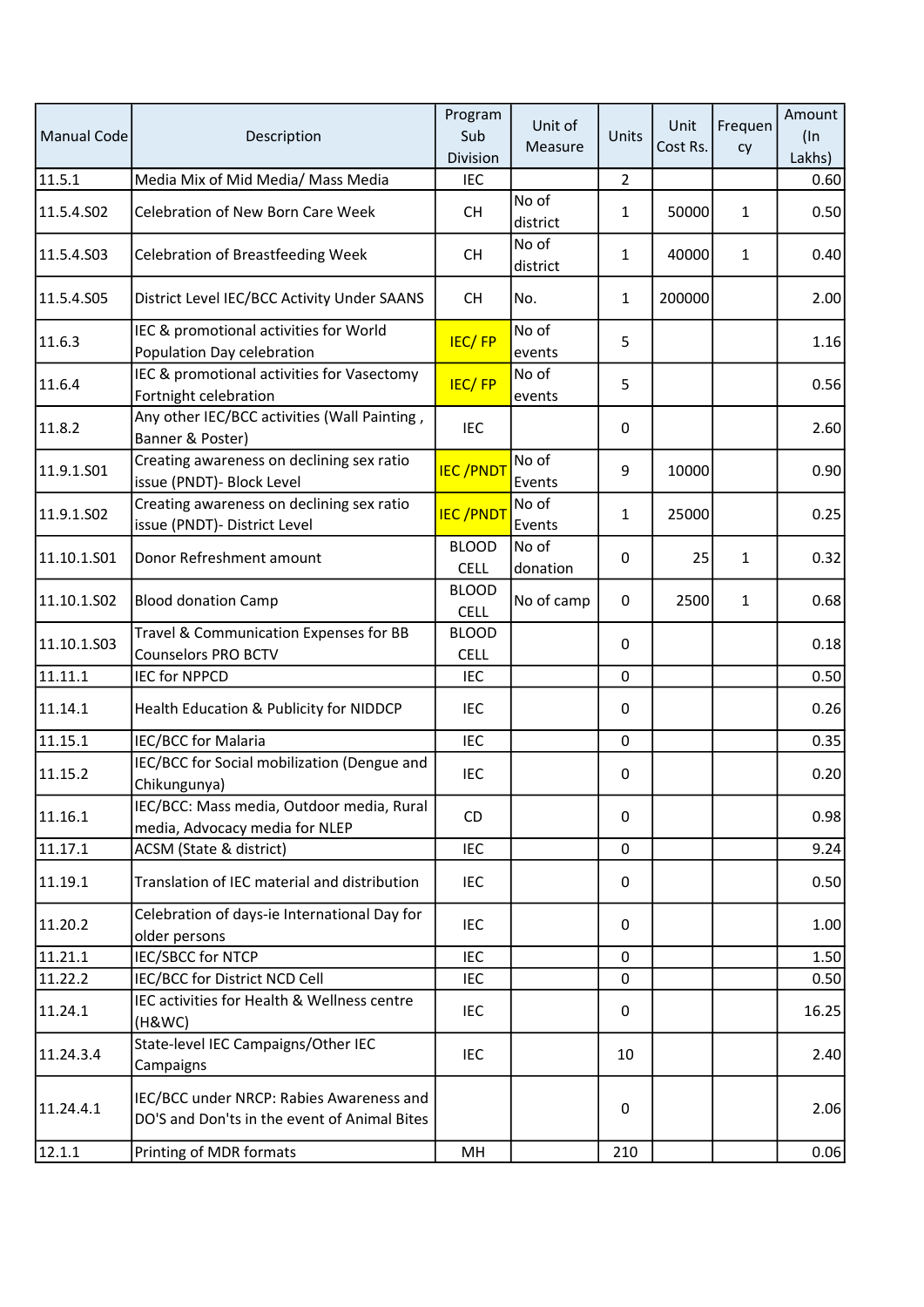| <b>Manual Code</b> | Description                                                                                                                                           | Program<br>Sub<br>Division  | Unit of<br>Measure   | Units          | Unit<br>Cost Rs. | Frequen<br>cy | Amount<br>$(\ln$<br>Lakhs) |
|--------------------|-------------------------------------------------------------------------------------------------------------------------------------------------------|-----------------------------|----------------------|----------------|------------------|---------------|----------------------------|
| 12.1.2             | Printing of MCP cards, safe motherhood<br>booklets etc.                                                                                               | MН                          | No of cards          | #####          | 17               | 1             | 17.15                      |
| 12.1.3             | Printing of labor room registers and<br>casesheets/ LaQshya related printing                                                                          | MН                          | No of<br>casesheet   | 25000          | 10               | 1             | 2.50                       |
| 12.1.5             | Any other (Printing of CAC Format)                                                                                                                    | FP/CAC                      | No of<br>formats     | 150            |                  |               | 0.23                       |
| 12.2.5             | Printing of compliance cards and reporting<br>formats for National Iron Plus Initiative-for 6-<br>59 months age group and for 5-10 years age<br>group | CH                          | No of<br>format      | 87120          | 1                | 1             | 0.87                       |
| 12.2.6             | Printing of IEC materials and reporting<br>formats etc. for National Deworming Day                                                                    | <b>RKSK</b>                 |                      | $\overline{2}$ |                  |               | 3.86                       |
| 12.2.7             | Printing of IEC Materials and monitoring<br>formats for IDCF                                                                                          | <b>CH</b>                   | No of<br>District    | 1              | 118000           | 1             | 1.18                       |
| 12.2.10            | Printing (SNCU data management)                                                                                                                       | <b>CH</b>                   | No of SNCU           | $\mathbf{1}$   | 100000           | 1             | 1.00                       |
| 12.2.11            | Printing of HBNC referral cards and other<br>formats                                                                                                  | <b>CH</b>                   | No. of<br>format     | #####          | 0.5              | 1             | 0.77                       |
| 12.3.3             | Printing of FP Manuals, Guidelines, etc.                                                                                                              | <b>FP</b>                   | No of<br>formats     | 0              |                  |               | 1.44                       |
| 12.5.4             | Printing of RBSK card and registers                                                                                                                   | <b>RBSK</b>                 | No of<br>children    | #####          |                  |               | 5.87                       |
| 12.5.6             | Any other (Printing of Banner and Sticker<br>under RBSK)                                                                                              | <b>RBSK</b>                 |                      | 30             |                  |               | 0.03                       |
| 12.7.1             | Printing of ASHA diary                                                                                                                                | <b>CP</b>                   |                      | 706            |                  |               | 1.24                       |
| 12.7.2             | Printing of ASHA Modules and formats                                                                                                                  | <b>CP</b>                   |                      | 0              |                  |               | 0.20                       |
| 12.7.3             | Printing of CBAC format                                                                                                                               | <b>CP</b>                   |                      | 0              |                  |               | 11.19                      |
| 12.8.1             | Printing of cards for screening of children for<br>hemoglobinopathies                                                                                 | <b>BLOOD</b><br><b>CELL</b> |                      | 0              |                  |               | 0.25                       |
| 12.9.1             | Printing of HMIS Formats                                                                                                                              | <b>MIS</b>                  |                      | 0              |                  |               | 0.43                       |
| 12.9.3             | Printing of MCTS follow-up formats/ services<br>due list/ work plan                                                                                   | <b>MIS</b>                  |                      | 688            |                  |               | 0.25                       |
| 12.10.1            | Printing and dissemination of Immunization<br>cards, tally sheets, monitoring forms etc.                                                              | R1                          | No of<br>Benificiary | #####          | 10               | $\mathbf{1}$  | 11.69                      |
| 12.13.2            | Printing                                                                                                                                              | CD                          |                      | $\mathbf 0$    |                  |               | 3.39                       |
| 12.14.1            | Printing of Challan Books under NTCP                                                                                                                  |                             |                      | 0              |                  |               | 0.21                       |
| 12.17.5.502        | Printing of form P,L, S under IDSP progrm                                                                                                             |                             |                      | 0              |                  |               | 0.80                       |
| 12.17.5.503        | Printing of reporting formats under NIDDCP                                                                                                            |                             |                      | 0              |                  |               | 0.05                       |
| 13.2.1             | Assessments                                                                                                                                           | QA                          |                      | 3              |                  |               | 0.30                       |
| 14.2.3.S02         | Implementation of FP-LMIS District-<br><b>Transportation Cost</b>                                                                                     | <b>FP</b>                   | Lumpsump             | 1              |                  |               | 0.59                       |
| 14.2.4.1           | Alternative vaccine delivery in hard to reach<br>areas                                                                                                | RI                          | No of AVD            | 300            | 200              | 1             | 0.60                       |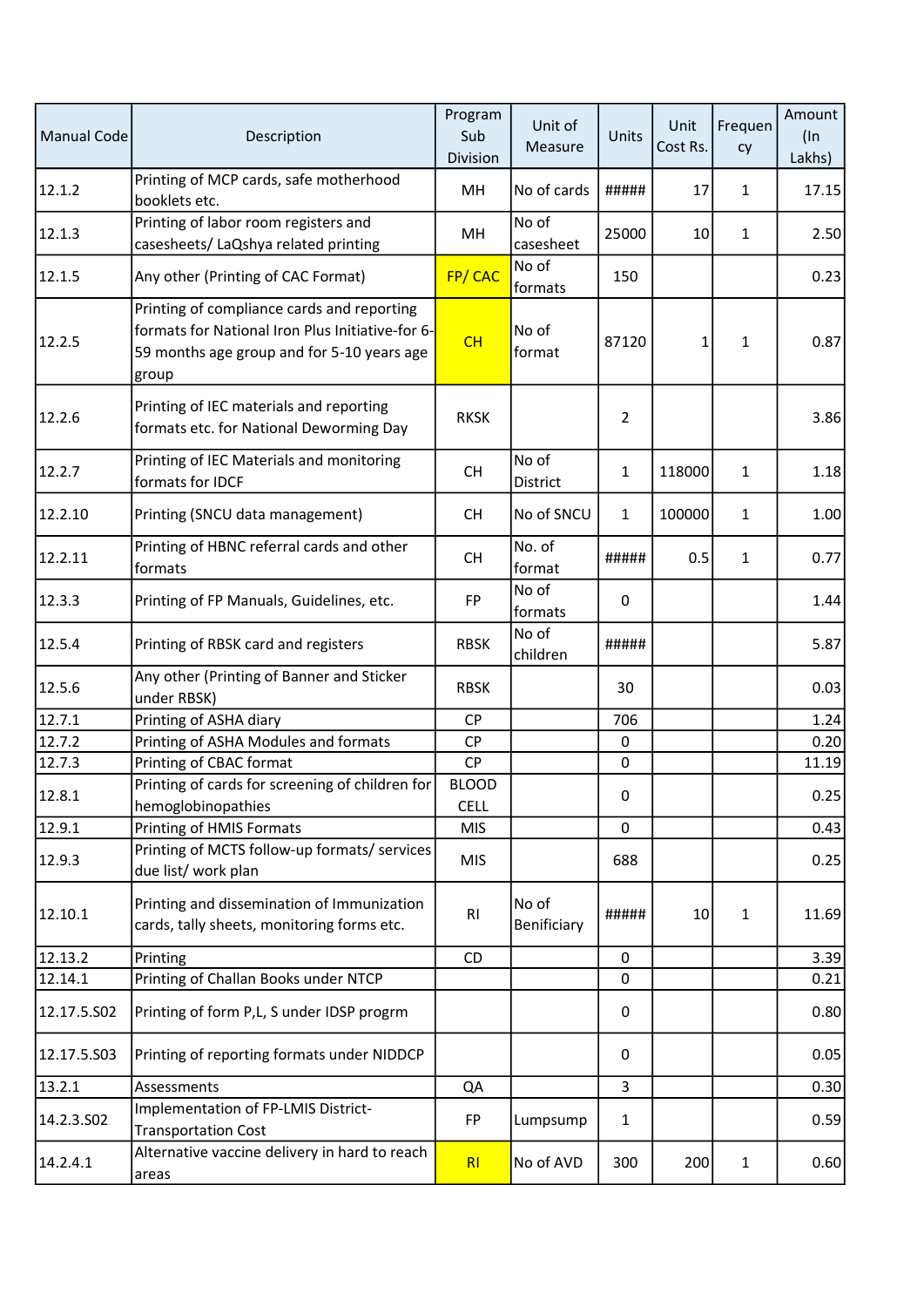| <b>Manual Code</b> | Description                                                                                                      | Program<br>Sub<br>Division | Unit of<br>Measure         | Units          | Unit<br>Cost Rs. | Frequen<br>cy | Amount<br>$($ In<br>Lakhs) |
|--------------------|------------------------------------------------------------------------------------------------------------------|----------------------------|----------------------------|----------------|------------------|---------------|----------------------------|
| 14.2.5             | Alternative Vaccine Delivery in other areas                                                                      | RI                         | No of AVD                  | 55680          | 90               |               | 50.11                      |
| 14.2.6             | POL for vaccine delivery from State to<br>district and from district to PHC/CHCs                                 | R1                         | No of<br><b>Districts</b>  | $\mathbf{1}$   | 200000           | 1             | 2.00                       |
| 14.2.7             | Cold chain maintenance                                                                                           | R1                         | No of cold<br>chain points | $\pmb{0}$      |                  |               | 0.50                       |
| 14.2.12            | Drug transportation charges                                                                                      | <b>CD</b>                  |                            | 0              |                  |               | 0.96                       |
| 15.3.2             | Inter-sectoral convergence                                                                                       | CD                         |                            | $\mathbf 0$    |                  |               | 0.05                       |
| 15.5.3             | Private Provider Incentive                                                                                       | CD                         |                            | $\pmb{0}$      |                  |               | 31.33                      |
| 15.6.1             | Reimbursement for cataract operation for<br><b>NGO and Private Practitioners</b>                                 | <b>NCD</b>                 |                            | $\mathbf 0$    |                  |               | 147.59                     |
| 15.6.2.1           | Diabetic Retinopathy                                                                                             | <b>NCD</b>                 |                            | $\pmb{0}$      |                  |               | 1.34                       |
| 15.6.2.2           | childhood Blindness                                                                                              | <b>NCD</b>                 |                            | $\mathbf 0$    |                  |               | 1.34                       |
| 15.6.2.3           | Glaucoma                                                                                                         | <b>NCD</b>                 |                            | $\mathbf 0$    |                  |               | 1.32                       |
| 15.6.2.4           | Keratoplastiy                                                                                                    | <b>NCD</b>                 |                            | $\pmb{0}$      |                  |               | 1.50                       |
| 15.6.2.5           | Vitreoretinal Surgery                                                                                            | <b>NCD</b>                 |                            | $\mathbf 0$    |                  |               | 2.00                       |
| 16.1.1.1.1         | State - Health Action Plan                                                                                       | PM                         | No of<br><b>Booklet</b>    | 20             | 300              | 1             | 0.06                       |
| 16.1.1.4           | Prepare detailed operational plan for RBSK<br>across districts (including cost of plan)                          | <b>RBSK</b>                | No of<br><b>Blocks</b>     | 4              | 500              | $\mathbf{1}$  | 0.02                       |
| 16.1.1.6           | To develop micro plan at sub-centre level                                                                        | RI                         | No                         | 146            | 100              | 1             | 0.15                       |
| 16.1.1.7           | For consolidation of micro plans at block<br>level                                                               | RI                         | No                         | 56             | 1000             | $\mathbf{1}$  | 0.56                       |
| 16.1.2.1.6         | Review meetings/ workshops under RKSK                                                                            | <b>RKSK</b>                |                            | $\overline{2}$ |                  |               | 0.10                       |
| 16.1.2.1.7         | <b>RBSK Convergence/Monitoring meetings</b>                                                                      | <b>RBSK</b>                | No of<br>Meetings          | 3              | 500              | 3             | 0.06                       |
| 16.1.2.1.14        | Quarterly review meetings exclusive for RI at<br>district level with Block MOs, CDPO, and<br>other stake holders | RI                         | No of<br>participants      | 702            | 100              | 1             | 0.70                       |
| 16.1.2.1.15        | Quarterly review meetings exclusive for RI at<br>block level                                                     | RI                         | No of<br>participants      | 1454           | 75               | 1             | 1.09                       |
| 16.1.2.1.16        | <b>IDSP Meetings</b>                                                                                             |                            |                            | $\pmb{0}$      |                  |               | 0.04                       |
| 16.1.2.1.21        | Medical Colleges (Any meetings)                                                                                  |                            |                            | 0              |                  |               | 0.10                       |
| 16.1.2.1.22        | Monthly meeting with the hospital staff                                                                          |                            |                            | 0              |                  |               | 0.48                       |
|                    | 16.1.2.1.28.SC District Level MDR Review Meeting                                                                 | MH                         | No of<br>meetings          | 6              | 3000             | $\mathbf{1}$  | 0.18                       |
| 16.1.2.2.3         | State/ District Quality Assurance Unit<br>(Monitoring & Supervision)                                             | QA                         | Vehicle                    | $\mathbf{1}$   |                  |               | 3.60                       |
| 16.1.2.2.5         | Monitoring, Evaluation & Supervision<br>(Malaria)                                                                |                            |                            | 0              |                  |               | 2.13                       |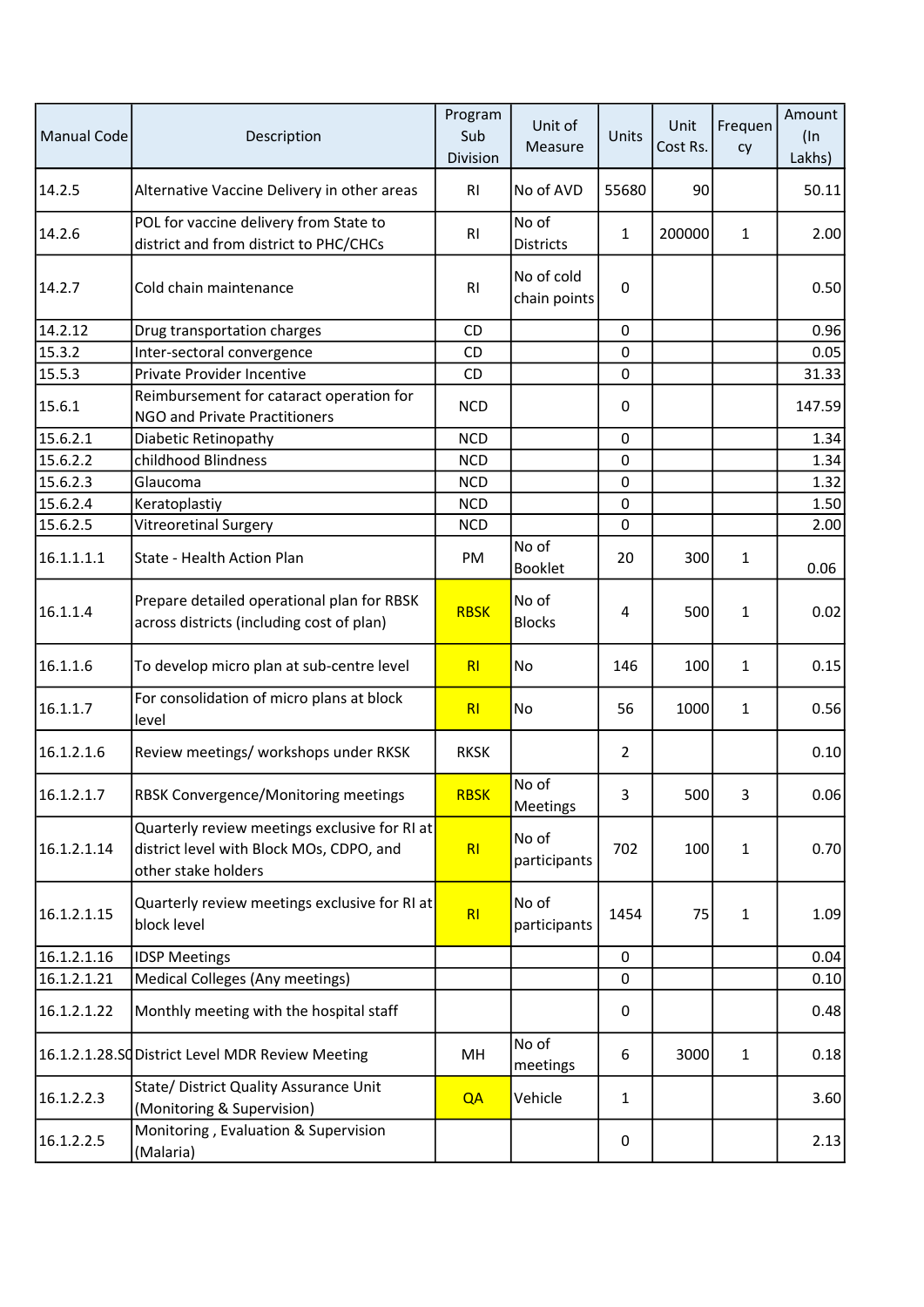| <b>Manual Code</b> | Description                                                                                                                                        | Program<br>Sub<br>Division | Unit of<br>Measure | Units       | Unit<br>Cost Rs. | Frequen<br>cy | Amount<br>$($ In<br>Lakhs) |
|--------------------|----------------------------------------------------------------------------------------------------------------------------------------------------|----------------------------|--------------------|-------------|------------------|---------------|----------------------------|
| 16.1.2.2.6         | Monitoring/supervision and Rapid response<br>(Dengue and Chikungunya)                                                                              |                            |                    | 0           |                  |               | 1.98                       |
| 16.1.2.2.12        | District NCD Cell                                                                                                                                  |                            |                    | $\mathbf 0$ |                  |               | 1.13                       |
| 16.1.2.2.13        | <b>Supervision and Monitoring</b>                                                                                                                  |                            |                    | $\mathbf 0$ |                  |               | 3.85                       |
| 16.1.2.2.14        | Monitoring Committee on Section 5                                                                                                                  |                            |                    | $\mathbf 0$ |                  |               | 0.03                       |
| 16.1.2.2.16        | Monitoring and Surveillance (review<br>meetings, Travel) under NRCP                                                                                |                            |                    | 0           |                  |               | 0.50                       |
| 16.1.3.1.1         | Mobility Support for SPMU/State                                                                                                                    |                            |                    | $\mathbf 0$ |                  |               | 0.54                       |
| 16.1.3.1.13        | <b>Vehicle Operation (POL)</b>                                                                                                                     |                            |                    | $\mathbf 0$ |                  |               | 4.80                       |
| 16.1.3.1.14        | Vehicle hiring                                                                                                                                     |                            |                    | $\pmb{0}$   |                  |               | 0.36                       |
| 16.1.3.1.15        | <b>Tobacco Cessation Centre (TCC): Mobility</b><br>support                                                                                         |                            |                    | $\mathbf 0$ |                  |               | 0.60                       |
| 16.1.3.3.1         | PM activities for World Population Day'<br>celebration (Only mobility cost): funds<br>earmarked for district level activities                      | <b>FP</b>                  | No of<br>events    | 1           | 20000            |               | 0.20                       |
| 16.1.3.3.2         | PM activities for Vasectomy Fortnight<br>celebration (Only mobility cost): funds<br>earmarked for district level activities                        | <b>FP</b>                  | No of<br>events    | 1           | 5000             |               | 0.05                       |
| 16.1.3.3.3         | Mobility Support for DPMU/District                                                                                                                 |                            |                    | $\mathbf 0$ |                  |               | 7.92                       |
| 16.1.3.3.5         | Mobility Costs for ASHA Resource<br>Centre/ASHA Mentoring Group (Kindly<br>Specify)                                                                |                            |                    | 1           |                  |               | 0.10                       |
| 16.1.3.3.7         | Mobility Support for supervision for district<br>level officers.                                                                                   | R <sub>l</sub>             | No                 | 0           |                  |               | 3.00                       |
| 16.1.3.3.8         | MOBILITY: Travel Cost, POL, etc. during<br>outbreak investigations and field visits for<br>monitoring programme activities at DSU on<br>need basis |                            |                    | $\pmb{0}$   |                  |               | 3.00                       |
| 16.1.3.3.10        | Travel expenses - Contractual Staff at<br>District level                                                                                           |                            |                    | $\mathbf 0$ |                  |               | 0.60                       |
| 16.1.3.3.11        | Mobility Support: District Cell                                                                                                                    |                            |                    | $\pmb{0}$   |                  |               | 1.33                       |
| 16.1.3.3.12        | Medical Colleges (All service delivery to be<br>budgeted under B.30)                                                                               |                            |                    | 0           |                  |               | 0.10                       |
| 16.1.3.3.13        | Miscellaneous/Travel                                                                                                                               |                            |                    | 0           |                  |               | 3.60                       |
| 16.1.3.3.14        | <b>Enforcement Squads</b>                                                                                                                          |                            |                    | $\mathbf 0$ |                  |               | 0.10                       |
| 16.1.3.3.15        | District Tobacco Control Cell (DTCC):<br><b>Mobility Support</b>                                                                                   |                            |                    | 0           |                  |               | 3.60                       |
| 16.1.3.3.16        | District NCD Cell (TA, DA, POL)                                                                                                                    |                            |                    | $\pmb{0}$   |                  |               | 0.66                       |
| 16.1.3.4.1         | PM activities for World Population Day'<br>celebration (Only mobility cost): funds<br>earmarked for block level activities                         | <b>FP</b>                  | No of<br>events    | 4           | 1000             |               | 0.04                       |
| 16.1.3.4.2         | PM activities for Vasectomy Fortnight<br>celebration (Only mobility cost): funds<br>earmarked for block level activities                           | <b>FP</b>                  | No of<br>events    | 4           | 1000             |               | 0.04                       |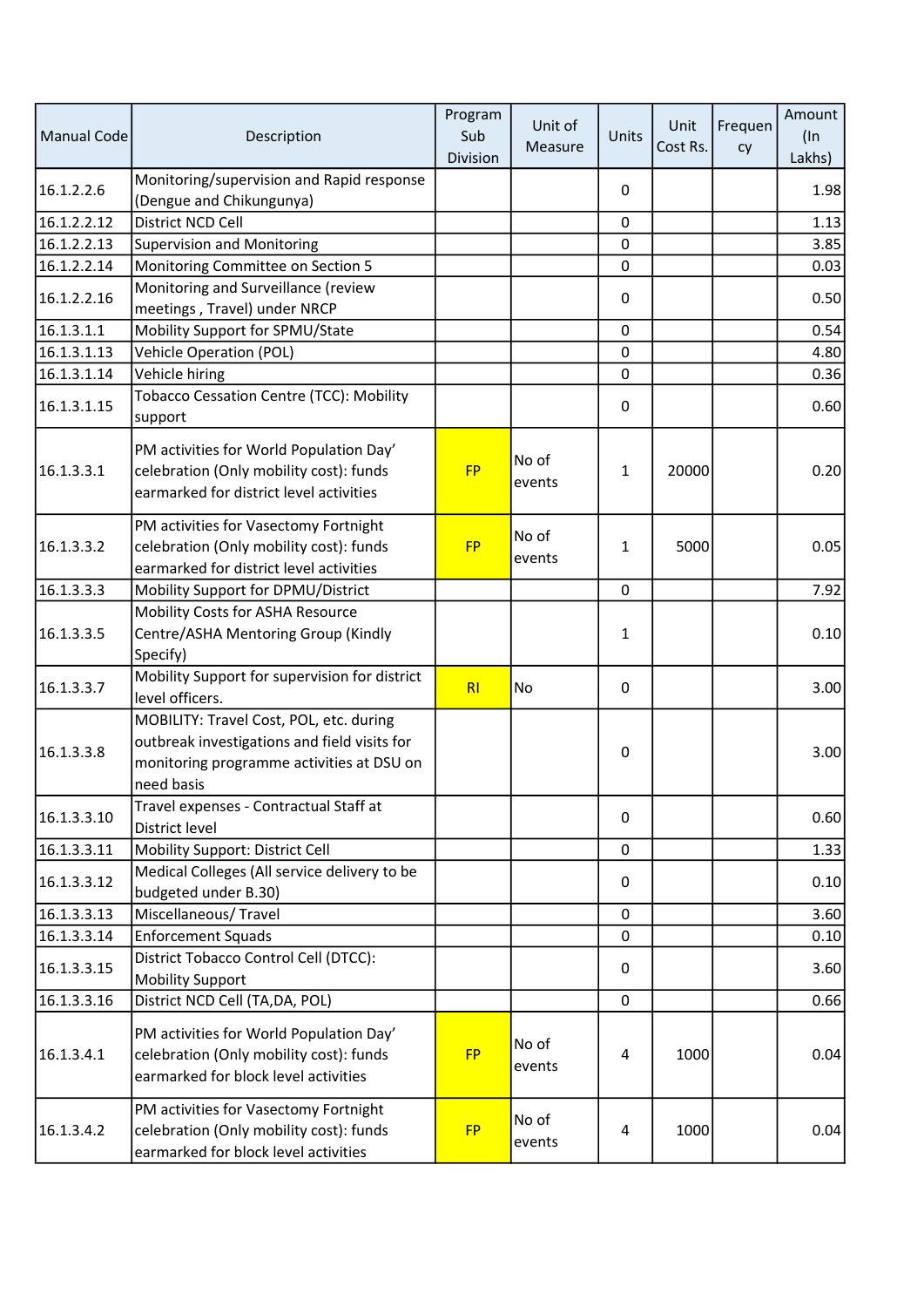| Manual Code    | Description                                                                                                       | Program<br>Sub<br>Division | Unit of<br>Measure    | Units        | Unit<br>Cost Rs. | Frequen<br>cy | Amount<br>$($ In<br>Lakhs) |
|----------------|-------------------------------------------------------------------------------------------------------------------|----------------------------|-----------------------|--------------|------------------|---------------|----------------------------|
| 16.1.3.4.3.501 | Mobility for Supportive Supervision At Block<br>Level-M&E                                                         | ME                         |                       | 0            |                  |               | 15.84                      |
| 16.1.3.4.3.S02 | Mobility Support & Commnication cost for<br><b>BCPM</b>                                                           | <b>CP</b>                  |                       | 0            |                  |               | 2.45                       |
|                | 16.1.3.4.5.S01 Communication Cost for HWC Staff                                                                   | <b>CP</b>                  |                       | 0            |                  |               | 2.76                       |
|                | 16.1.3.5.1.S01 TA/DA of HWC Staff                                                                                 | <b>CP</b>                  |                       | 0            |                  |               | 2.76                       |
|                | 16.1.3.5.1.S02 Travel expenses for regular staff under NLEP                                                       | CD                         |                       | 0            |                  |               | 0.40                       |
| 16.1.4.1.1     | JSY Administrative Expenses                                                                                       | <b>MH</b>                  |                       | $\pmb{0}$    |                  |               | 10.32                      |
| 16.1.4.1.5     | Office expenses on telephone, fax,<br>Broadband Expenses & Other Miscellaneous<br>Expenditures                    |                            |                       | $\pmb{0}$    |                  |               | 0.96                       |
| 16.1.4.1.10    | <b>Office Operation (Miscellaneous)</b>                                                                           |                            |                       | 0            |                  |               | 3.85                       |
| 16.1.4.1.11    | Tobacco Cessation Centre (TCC): Office<br>Expenses                                                                |                            |                       | $\mathbf 0$  |                  |               | 0.50                       |
| 16.1.4.2.1     | District Quality Assurance Unit (Operational<br>cost)                                                             | QA                         |                       | 0            |                  |               | 5.88                       |
| 16.1.4.2.4     | Office operation & Maintenance - District<br>Cell                                                                 |                            |                       | 0            |                  |               | 0.42                       |
| 16.1.4.2.5     | <b>District Cell - Consumables</b>                                                                                |                            |                       | $\pmb{0}$    |                  |               | 0.42                       |
| 16.1.4.2.6     | Operational expenses of the district centre :<br>rent, telephone expenses, website etc.                           |                            |                       | 0            |                  |               | 0.10                       |
| 16.1.4.2.8     | District Tobacco Control Cell (DTCC):<br>Misc./Office Expenses                                                    |                            |                       | 0            |                  |               | 4.00                       |
| 16.1.4.2.9     | District NCD Cell (Contingency)                                                                                   |                            |                       | 0            |                  |               | 1.00                       |
| 16.1.4.3.1     | SNCU Data management (excluding HR)                                                                               | <b>CH</b>                  | No of SNCU            | $\mathbf{1}$ | 60000            | $\mathbf{1}$  | 0.60                       |
| 16.1.5.2.1     | Minor repairs and AMC of IT/office<br>equipment supplied under IDSP                                               |                            |                       | 0            |                  |               | 0.05                       |
| 16.1.5.3.1     | PM activities under Micronutrient<br><b>Supplementation Programme</b>                                             |                            |                       | 0            |                  |               | 4.52                       |
| 16.1.5.3.3     | Concurrent Audit system                                                                                           |                            |                       | $\pmb{0}$    |                  |               | 0.78                       |
| 16.1.5.3.11    | <b>District level Coordination Committee</b>                                                                      |                            |                       | $\mathbf 0$  |                  |               | 0.02                       |
|                | DPMU Operational Cost (inclusive of Rs.<br>16.1.5.3.16.SQ 10000/ district / month for RBSK DEIC<br>Manager TA DA) |                            |                       | 1            |                  |               | 13.11                      |
|                | 16.1.5.3.16.SQBPMU Oprational Cost                                                                                |                            |                       | 4            |                  |               | 7.94                       |
|                | 16.1.5.3.16.SCOprational Cost for RBSK                                                                            | <b>RBSK</b>                | No of DEIC<br>Manager | 0            | 10000            | $\mathbf{1}$  | 0.10                       |
|                | 16.1.5.3.16.S1 Operational cost of RBSK-MHT                                                                       | <b>RBSK</b>                | No of teams           | 0            | 1500             | $\mathbf{1}$  | 0.12                       |
| 16.1.5.3.16.S1 | Office & Administrative Expence for State &<br><b>District Rabies Program</b>                                     |                            |                       | 0            |                  |               | 0.08                       |
| 16.1.5.3.16.51 | Office operational cost & other office<br>expences unedr NPCB                                                     | <b>NCD</b>                 |                       | 0            |                  |               | 0.93                       |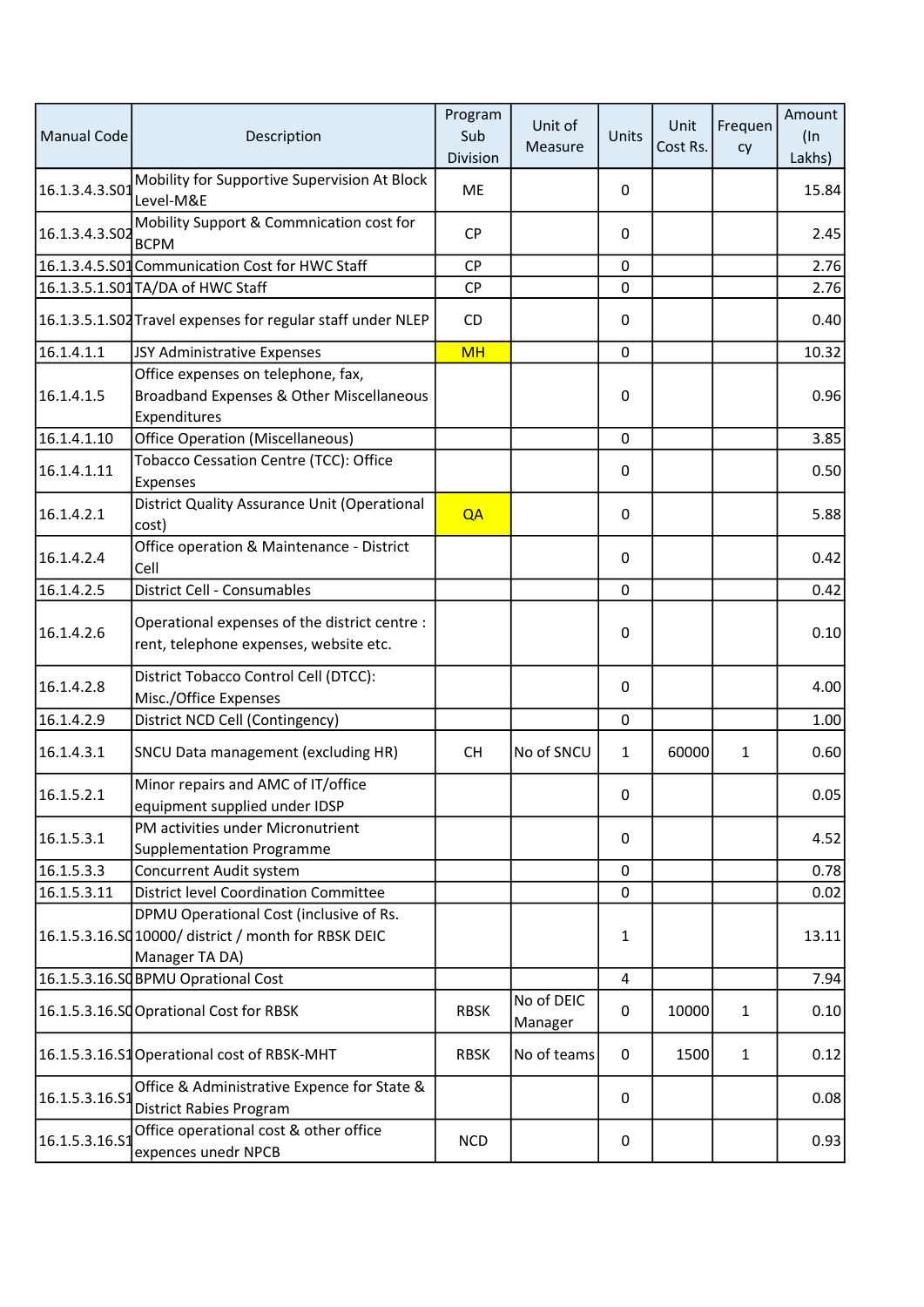| Manual Code                  | Description                                                                                                      | Program<br>Sub<br>Division | Unit of<br>Measure | Units       | Unit<br>Cost Rs. | Frequen<br>cy | Amount<br>$($ ln<br>Lakhs) |
|------------------------------|------------------------------------------------------------------------------------------------------------------|----------------------------|--------------------|-------------|------------------|---------------|----------------------------|
|                              | Pol & Opex of DG set of Vaccine Storage at<br>16.1.5.3.16.S2 District level & other Cold Chain Point under<br>RI | R <sub>l</sub>             |                    | 0           |                  |               | 0.70                       |
| 16.2.1.S02                   | Data Entry Operator                                                                                              | FP / PNDT No.              |                    | 1           |                  |               | 2.27                       |
| 16.2.1.S08                   | District PNDT Co-Ordinator                                                                                       | $FP / PNDT$ No.            |                    | 1           |                  |               | 2.65                       |
| 16.3.2.S01                   | Mobility Support for HMIS & MCTS Block<br>Level                                                                  | <b>MIS</b>                 |                    | $\Omega$    |                  |               | 0.14                       |
| 16.3.3.S01                   | Operational cost for HMIS & MCTS-AMC                                                                             | <b>MIS</b>                 |                    | 0           |                  |               | 0.53                       |
| 16.3.3.502                   | Operational cost for HMIS & MCTS-Internet                                                                        | <b>MIS</b>                 |                    | 0           |                  |               | 1.02                       |
| 16.3.3.503                   | Operational cost for HMIS & MCTS-Office<br>Expenditure                                                           | <b>MIS</b>                 |                    | 0           |                  |               | 1.26                       |
| 16.3.3.S04                   | Operational cost for HMIS & MCTS-<br>Recurring Charges for ANMOL Tablet                                          | <b>MIS</b>                 |                    | 399         |                  |               | 14.36                      |
| 16.4.1.1.509                 | Chowkidar Cum Peon-Div PMU                                                                                       | PM                         |                    | 0           |                  |               |                            |
|                              | 16.4.2.1.1.S01 District Programme Manager                                                                        | PM                         |                    | 1           |                  |               | 6.39                       |
|                              | 16.4.2.1.1.S02 District Community Process Manager                                                                | PM                         |                    | 1           |                  |               | 2.40                       |
|                              | 16.4.2.1.1.S04 District Accounts Manager                                                                         | <b>PM</b>                  |                    | 1           |                  |               | 5.36                       |
|                              | 16.4.2.1.1.S05 District Data Cum Account Assistant                                                               | PM                         |                    | 1           |                  |               | 3.61                       |
|                              | 16.4.2.1.1.S06 DEIC manager                                                                                      | <b>RBSK</b>                |                    | 1           |                  |               | 5.27                       |
| 16.4.2.1.1.S09 Support Staff |                                                                                                                  | PM                         |                    | 1           |                  |               | 1.76                       |
|                              | 16.4.2.1.2.S02 District Consultant(MH)                                                                           | MH                         |                    | 1           |                  |               | 4.94                       |
|                              | 16.4.2.1.2.S04 District Hospital Quality Manager                                                                 | QA                         |                    | 3           |                  |               | 15.32                      |
|                              | 16.4.2.1.2.S05 District Consultant Quality Assurance                                                             | QA                         |                    | 1           |                  |               | 6.09                       |
|                              | 16.4.2.1.7.S01 Accountant District Hospital                                                                      | <b>FD</b>                  |                    | 2           |                  |               | 5.91                       |
|                              | 16.4.2.1.8.S01 Programme cum Admin. Asst.                                                                        | QA                         |                    | 1           |                  |               | 2.16                       |
|                              | 16.4.2.2.2.S01 District Epidemiologist-CD-IDSP                                                                   | CD                         |                    | 0           |                  |               | 8.39                       |
|                              | 16.4.2.2.4.S01Sr PMDT-TB HIV Coodinators                                                                         | CD                         |                    | 0           |                  |               | 4.47                       |
|                              | 16.4.2.2.4.S02 PPM Coordinator                                                                                   | CD                         |                    | 0           |                  |               | 4.48                       |
|                              | 16.4.2.2.4.S03 District Programme Coordinator                                                                    | CD                         |                    | 0           |                  |               | 5.33                       |
|                              | 16.4.2.2.5.S01 District Data Manager-CD-IDSP                                                                     | CD                         |                    | $\mathbf 0$ |                  |               | 0.61                       |
|                              | 16.4.2.2.5.S02 Statistical Asst. DRTB Centre                                                                     | <b>CD</b>                  |                    | 0           |                  |               | 4.41                       |
|                              | 16.4.2.2.6.S01Senior Treatment Supervisor(STS)                                                                   | CD                         |                    | 0           |                  |               | 70.43                      |
|                              | 16.4.2.2.6.S03 Senior TB Lab Supervisor(STLS)                                                                    | <b>CD</b>                  |                    | $\mathbf 0$ |                  |               | 27.09                      |
|                              | 16.4.2.2.7.S01 Accountant- Full time                                                                             | CD                         |                    | 0           |                  |               | 3.65                       |
|                              | 16.4.2.2.10.SC Driver-CD-RNTCP                                                                                   | CD                         |                    | 0           |                  |               | 2.54                       |
|                              | 16.4.3.1.1.S01 Block Programme Manager                                                                           | PM                         |                    | 4           |                  |               | 15.39                      |
|                              | 16.4.3.1.1.S02 Block Account Manager                                                                             |                            |                    | 4           |                  |               | 12.72                      |
|                              | 16.4.3.1.1.S03 Block Community Process Manager                                                                   |                            |                    | 0           |                  |               | 10.35                      |
|                              | 16.4.3.1.9.S03 Data Entry Operator-HR                                                                            |                            |                    | 3           |                  |               | 7.42                       |
|                              | 16.4.3.1.9.S04 Data Entry Operator-MCTS OPR 820 MIS                                                              | <b>MIS</b>                 |                    | 4           |                  |               | 9.84                       |
|                              | 16.4.3.1.9.S05 Data Entry Operator-MIS Outsource                                                                 | <b>MIS</b>                 |                    |             |                  |               | 9.34                       |
|                              | 16.4.3.1.9.S07 Data Entry Operator-RI                                                                            | R <sub>l</sub>             |                    | 0           |                  |               | 2.26                       |
|                              | 16.4.3.1.9.S08 Data Entry Operator-RNTCP                                                                         | PM                         |                    | 0           |                  |               | 3.29                       |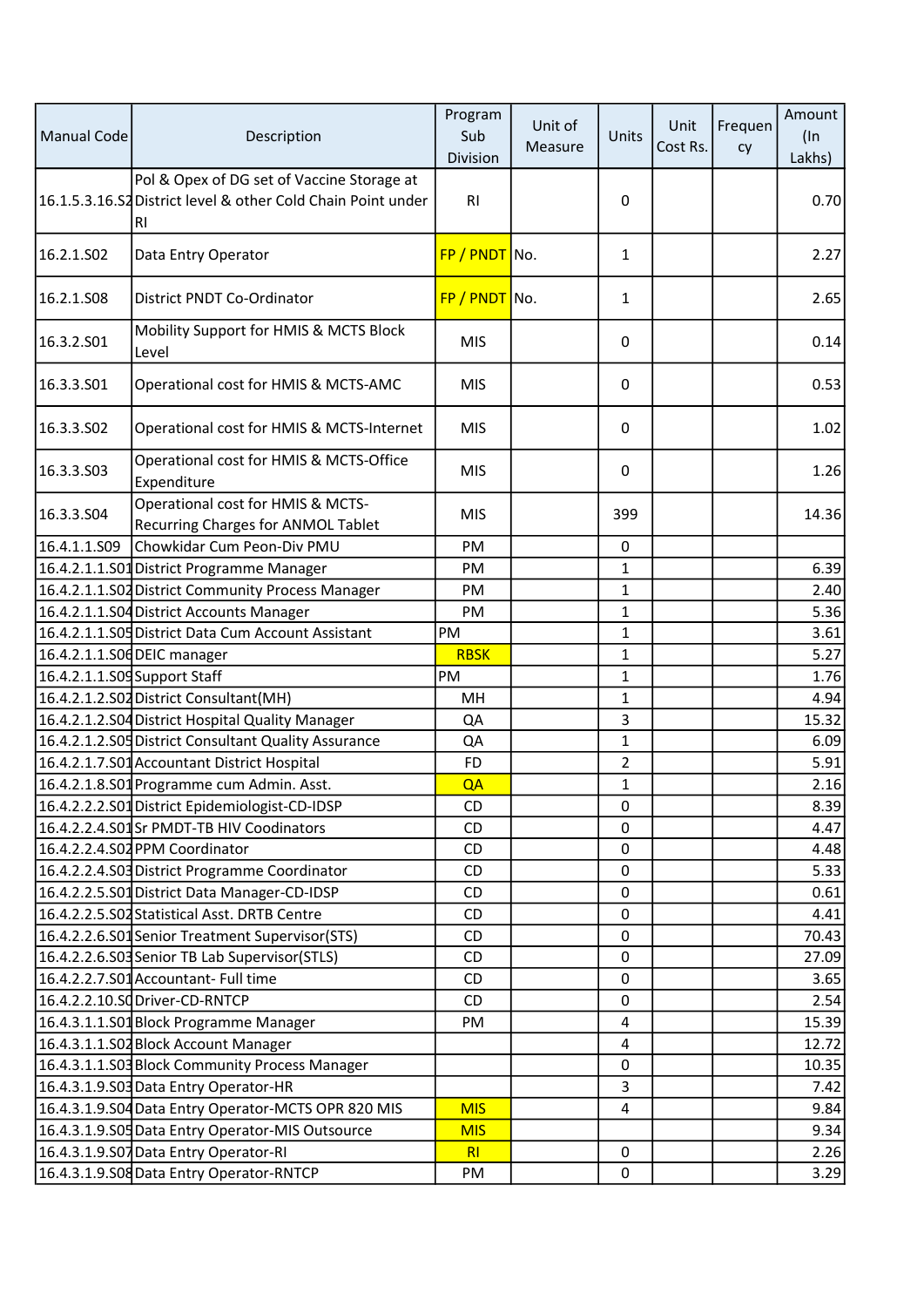| Manual Code   | Description                                                             | Program<br>Sub<br>Division  | Unit of<br>Measure      | Units        | Unit<br>Cost Rs. | Frequen<br>cy | Amount<br>$($ In<br>Lakhs) |
|---------------|-------------------------------------------------------------------------|-----------------------------|-------------------------|--------------|------------------|---------------|----------------------------|
|               | 16.4.3.1.9.S11 Data Entry Operator-CD-IDSP                              | CD                          |                         | $\pmb{0}$    |                  |               | 10.27                      |
|               | 16.4.3.1.9.S13 Data Entry Operator-NBCP-District                        | <b>NCD</b>                  |                         | $\mathbf 0$  |                  |               | 1.53                       |
| 17.4          | E-rakt kosh- refer to strengthening of blood<br>services guidelines     | <b>BLOOD</b><br><b>CELL</b> | No of<br>Facility       | 0            | 1000             | 12            | 0.12                       |
| 17.8.S05      | Internet Cost to ASHA & AF at HWC                                       |                             |                         | $\mathbf 0$  |                  |               | 4.92                       |
| 18.16         | <b>Strengthening of CAC Training Centers</b>                            | FP/CAC                      | No of<br>centres        | 1            | 50000            |               | 0.50                       |
| 18.17         | Counseling training for Service Provider                                | <b>FP</b>                   | No of<br><b>Batches</b> | $\mathbf{1}$ | 49540            |               | 0.50                       |
| 18.23         | <b>NBSU &amp; NBCC Register</b>                                         | <b>CH</b>                   | No of<br>register       | 9            | 350              | 1             | 0.03                       |
| 18.29         | Uniform Case Sheet of Pediatrics                                        | <b>CH</b>                   | No of<br>format         | 8503         | 14               | 1             | 1.19                       |
| U.1.3.1       | <b>Operational Expenses of UPHCs (excluding</b><br>rent)                | <b>NUHM</b>                 | No.'s                   | 50           | 8000             | 12            | 48.00                      |
| U.1.3.3       | <b>Operational Expenses of Health Kiosks</b>                            | <b>NUHM</b>                 | No.'s                   | 4            | 5000             | 12            | 2.40                       |
| U.2.1.2.S01   | Vehicle for RBSK Urban                                                  | <b>RBSK</b>                 | No of<br>Vehicles       | 3            | 33000            | 6             | 5.94                       |
| U.2.2.1       | Mobility support for ANM/LHV                                            | <b>NUHM</b>                 | No.'s                   | 250          | 500              | 12            | 15.00                      |
| U.2.3.1       | <b>UHNDs</b>                                                            | <b>NUHM</b>                 | No.'s                   | 250          | 1000             | 12            | 30.00                      |
| U.2.3.2       | Special outreach camps in slums/ vulnerable<br>areas                    | <b>NUHM</b>                 | No.'s                   | 50           | 3250             | 12            | 19.50                      |
| 0.3.1.1.1     | Incentives for routine activities                                       | <b>NUHM</b>                 |                         | 285          |                  |               | 68.40                      |
| U.3.1.1.2     | ASHA incentives for Ayushman Bharat<br>Health & Wellness Centres (H&WC) | <b>NUHM</b>                 |                         | 175          |                  |               | 20.52                      |
| U.3.1.1.3.S01 | Incentive for Health Promotion Day for<br><b>ASHAs</b>                  | <b>NUHM</b>                 | No.'s                   | 285          | 200              | 12            | 6.84                       |
| U.3.1.1.4     | ASHA Incentive for JSY & Awards for best<br>Performing Urban ASHA       | <b>NUHM</b>                 |                         | 6300         |                  |               | 18.98                      |
| U.3.1.2.S02   | ASHA HBNC Module 6 & 7 Training                                         | <b>NUHM</b>                 | No.'s                   | 10           | 88200            | $\mathbf{1}$  | 8.82                       |
| U.3.1.3.1     | Other Non-Monetary Incentives Costs<br>(badge, uniform, ID, etc.)       | <b>NUHM</b>                 | No.'s                   | 285          | 500              | $\mathbf{1}$  | 1.43                       |
| U.4.1.1.2     | Untied grants to UPHCs Rented Building                                  | <b>NUHM</b>                 | No.'s                   | 50           | 100000           | $\mathbf{1}$  | 50.00                      |
| U.4.1.4       | Untied grants to MAS                                                    | <b>NUHM</b>                 | No.'s                   | 285          | 5000             | $\mathbf 1$   | 14.25                      |
| U.5.1.4.1     | <b>Rent for UPHC</b>                                                    | <b>NUHM</b>                 | No.'s                   | 50           | 17325            | 12            | 103.95                     |
| U.5.3.1       | Infrastructure strengthening of UPHC to<br>H&WC                         | <b>NUHM</b>                 | No.'s                   | 3            | 100000           | 1             | 3.00                       |
| U.6.2.1.1     | Procurement of drugs for AB-H&WCs                                       | <b>NUHM</b>                 | No.'s                   | 36           | 130000           | $\mathbf{1}$  | 46.80                      |
| U.6.2.1.2     | Procurement of drugs for facilities other<br>than AB-HWCs               | <b>NUHM</b>                 | No.'s                   | 14           | 130000           | $\mathbf{1}$  | 18.20                      |
| U.6.5.1       | Tablets/ software for IT support of<br>Ayushman Bharat H&WC             | <b>NUHM</b>                 |                         | 39           |                  |               | 5.10                       |
| U.6.5.2.S01   | <b>Procurment of Medicine RBSK</b>                                      | <b>RBSK</b>                 | No of teams             | 3            | 5000             | 1             | 0.15                       |
| U.6.5.2.S02   | Procurment of Equipments RBSK                                           | <b>RBSK</b>                 | No of teams             | 3            | 15000            | 1             | 0.45                       |